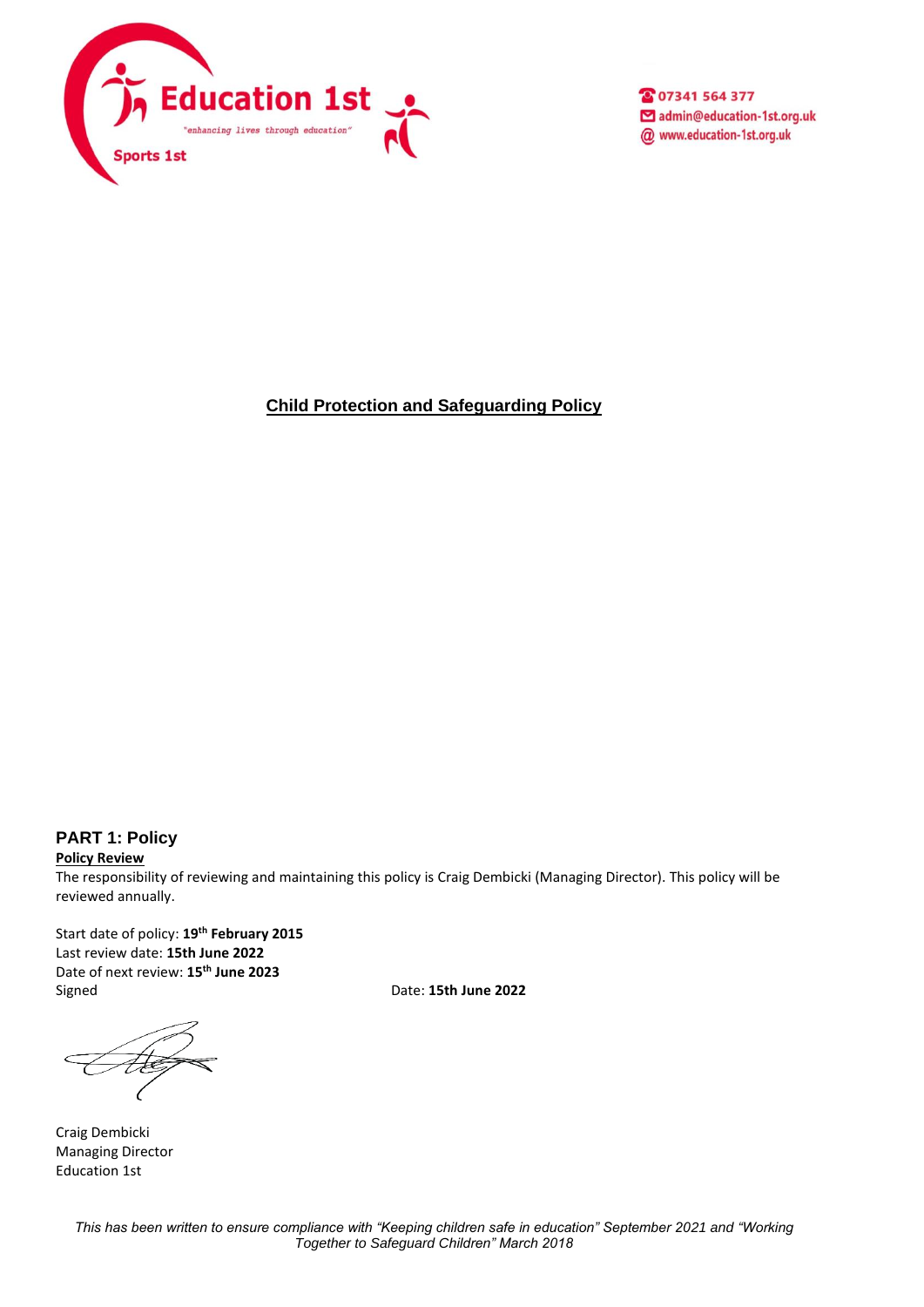**Education 1st fully recognises its statutory and moral responsibilities to protect and safeguard the welfare of the children and young people in our care. "The welfare of the child is paramount" Children's Act 1989.**

## **1. Definitions**

**Safeguarding** is defined as: protecting children from maltreatment; preventing impairment of children's health or development; ensuring that children grow up in circumstances consistent with the provision of safe and effective care; and taking action to enable all children to have the best outcomes Keeping Children Safe in Education (KCSIE), 2021).

**Child Protection** refers to the situation where a child is suffering significant harm, or is likely to do so, and action is required to protect that child.

## **2. Introduction**

At Education  $1<sup>st</sup>$  safeguarding and promoting the welfare of children is everyone's responsibility. Everyone who comes into contact with children and their families has a role to play in safeguarding children, in identifying concerns, sharing information appropriately and taking prompt action. In order to fulfil this responsibility effectively, all professionals should make sure their approach is childcentred. This means that they should consider, at all times, what is in the best interests of the child.

Education 1st is committed to safeguarding and promoting the welfare of children by:

- The provision of a safe environment in which children and young people can learn.
- Fulfilling our statutory (legal) responsibilities to identify children who may be in need of extra help or who are suffering, or are likely to suffer, significant harm.

All action taken by Education 1st will be in accordance with:

- **Current legislation:** Children Act 1989 and 2004; Education Act 2002 and 2011 and Education and Inspection Act 2006
- **Statutory guidance:**

**Working Together to Safeguard Children (2018**), which sets out the multi agency working arrangements to safeguard and promote the welfare of children and young people and protect them from harm; in addition it sets out the statutory roles and responsibilities of schools.

**Keeping Children Safe in Education (2021)** is statutory guidance issued by the Department for Education which all schools and colleges must have regard to when carrying out their duties to safeguard and promote the welfare of children.

**The Teacher Standards 2012** state that teachers should safeguard children's wellbeing and maintain public trust in the teaching profession as part of their professional duties.

#### **Non-statutory guidance: What to do if you are worried child is being abused – advice for practitioners (March 2015)**

Key documentation, procedures and guidelines are detailed in Appendix A

All staff at **Education 1st** have a role and responsibility to safeguard children and young people attending our provision, irrespective of their role by: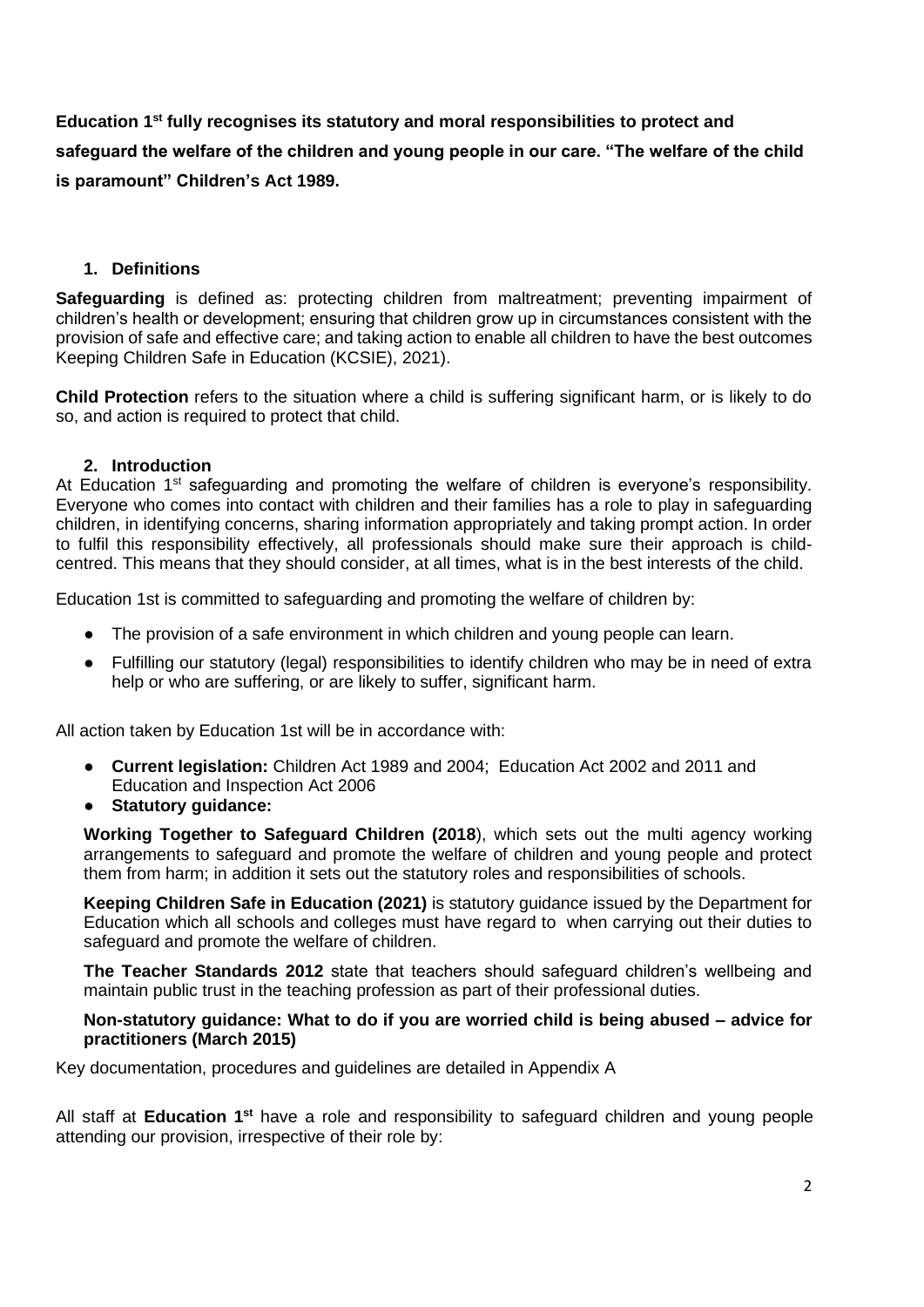- Identifying concerns early and providing help for children and young people, to prevent concerns from escalating to a point where intervention would be needed via a statutory assessment under the Children Act 1989. These concerns should be discussed with the provision's Designated Safeguarding Lead (DSL).
- All staff should be aware of the process and principles for sharing information within the school.
- The most important consideration is whether sharing information is likely to safeguard and protect a child. Any staff member who has a concern about a child's welfare should follow the referral processes set out in Appendix B

## **Related Policies:**

- Recruitment and Selection Policy
- Acceptable use Policy
- Anti-Bullying Policy
- Attitude to Learning (Behaviour) Policy
- E-Safety Policy
- Exclusions Policy
- Children in Care Policy
- Attendance Policy
- Confidentiality Policy
- Data Protection Policy
- Device, Google Drive and BYOD Policy
- Drugs and Alcohol Awareness Policy
- Equality and Diversity Policy
- Health and Safety Policy
- SEND and Inclusion Policy
- Lone Working Policy
- Positive Handling Policy
- Supporting students with medical conditions Policy
- Trips and Visits Policy

## **3. Overall Aims**

This policy will contribute to the safeguarding of students at Education  $1<sup>st</sup>$  by:

- Contributing to the establishment of a safe, resilient and robust safeguarding ethos built on mutual respect, and shared values;
- Teaching students about safeguarding, including online, through teaching and learning opportunities, as part of a broad and balanced curriculum
- Alerting staff to the signs and indicators of safeguarding issues
- Developing staff awareness of the causes and signs of abuse;
- Developing staff awareness of the risks and vulnerabilities their students face by addressing concerns at the earliest possible stage
- Reducing the potential risks students face of being exposed to violence, extremism, exploitation or victimisation.
- Working in partnership with students, parents/carers and agencies

This policy will contribute to supporting the students at Education 1<sup>st</sup> by:

- Identifying and protecting the most vulnerable
- Identifying individual needs where possible
- Designing plans to meet those needs.

#### **4. Expectations**

All staff will:

● Be familiar with this safeguarding policy: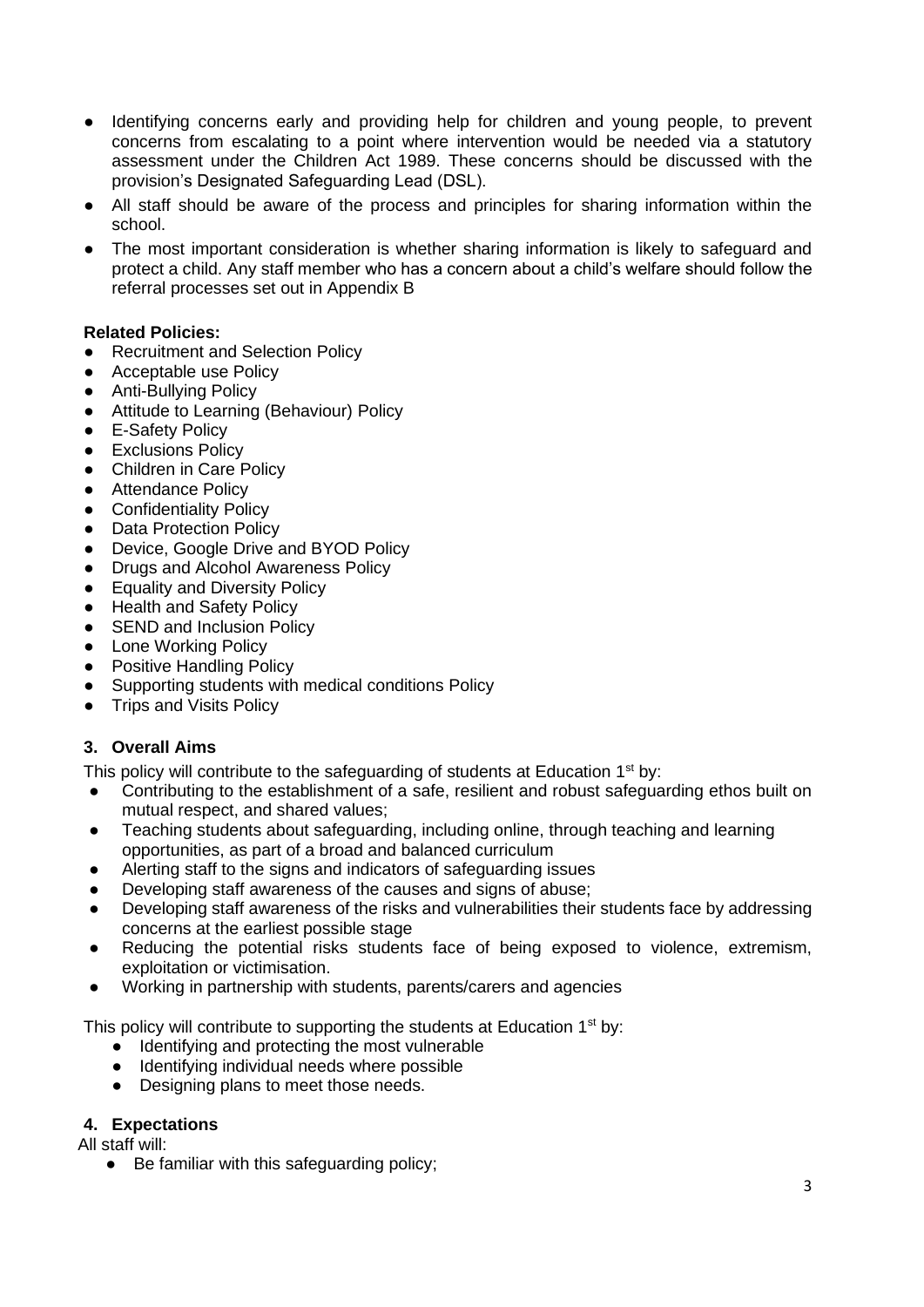- Be subject to Safer Recruitment processes and check
- Be involved, where appropriate, in the implementation of individual education programmes, integrated support plans, child in need plans and inter-agency child protection plans;
- Be alert to signs and indicators of possible abuse
- Contact the DSL/Deputy, receive a reply from the DSL/Deputy, and record concerns on Education 1st reporting concerns form.
- **If a child is in immediate danger or is at risk of harm a referral should be made to children's social care and/or the police immediately**. Anyone can make a referral. Where referrals are not made by the DSL, they should be informed, as soon as possible, that a referral has been made.

#### All Visitors will:

● Read the 'Child Protection Reporting Procedure' and have a visitors badge with important safeguarding information on it whilst at Education 1st.

#### **5. Training**

- In addition to this policy, **all** staff should read and understand Part One of **Keeping Children Safe in Education (KCSIE) (September 2021)**
- **All** staff members will receive appropriate safeguarding and child protection training which is regularly updated. This training will be delivered by the Bristol Safeguarding in Education Team where necessary and appropriate and, where not delivered directly, training will be quality assured against guidelines provided by the Bristol Safeguarding in Education Team.
- In addition, **all** staff will receive safeguarding and child protection updates (for example, via email, e-bulletins and staff meetings), as required, but at least annually, to provide them with relevant skills and knowledge to safeguard children effectively.
- Whistle blowing procedures will be covered in whole provision training, so that staff know what to do if they have concerns relating to safeguarding practice within Education 1st.
- The Designated Safeguarding Lead and any deputies will undergo statutory training, delivered by the Bristol Safeguarding in Education Team and compliant with Keeping Children Safe in Education, to provide them with the knowledge and skills required to carry out the role. The training will be updated in line with published guidance.
- The proprietor will ensure that all staff members undergo safeguarding and child protection training at induction. The training will be regularly updated. Induction and training will be in line with advice from the Bristol Safeguarding in Education Team.
- Education 1<sup>st</sup> ensures that at least one person on any appointment panel will have undertaken safer recruitment training, in line School Staffing (England) Regulations 2009 and as outlined in Keeping Children Safe in Education (Part 3).
- The DSL will undertake Prevent awareness training and in turn will provide advice and support to staff on protecting children from the risk of radicalisation.
- Online safety training for staff will be integrated, aligned and considered as part of the overarching safeguarding approach.

#### **6. Role of the Designated Safeguarding Lead (DSL)**

The Designated Safeguarding Lead (DSL) is a senior member of staff, who undertakes lead responsibility for safeguarding and child protection within the school. Details of our DSL and Deputy DSL are available on the Education 1<sup>st</sup> website.

Whilst the activities of the DSL can be delegated to appropriately trained deputies, the ultimate **lead responsibility** for safeguarding child protection remains with the DSL.

The broad areas of responsibility for the DSL are:

**Managing referrals** to other agencies including, the local authority children's social care in cases of suspected abuse; the Channel Programme where there is a radicalisation concern; the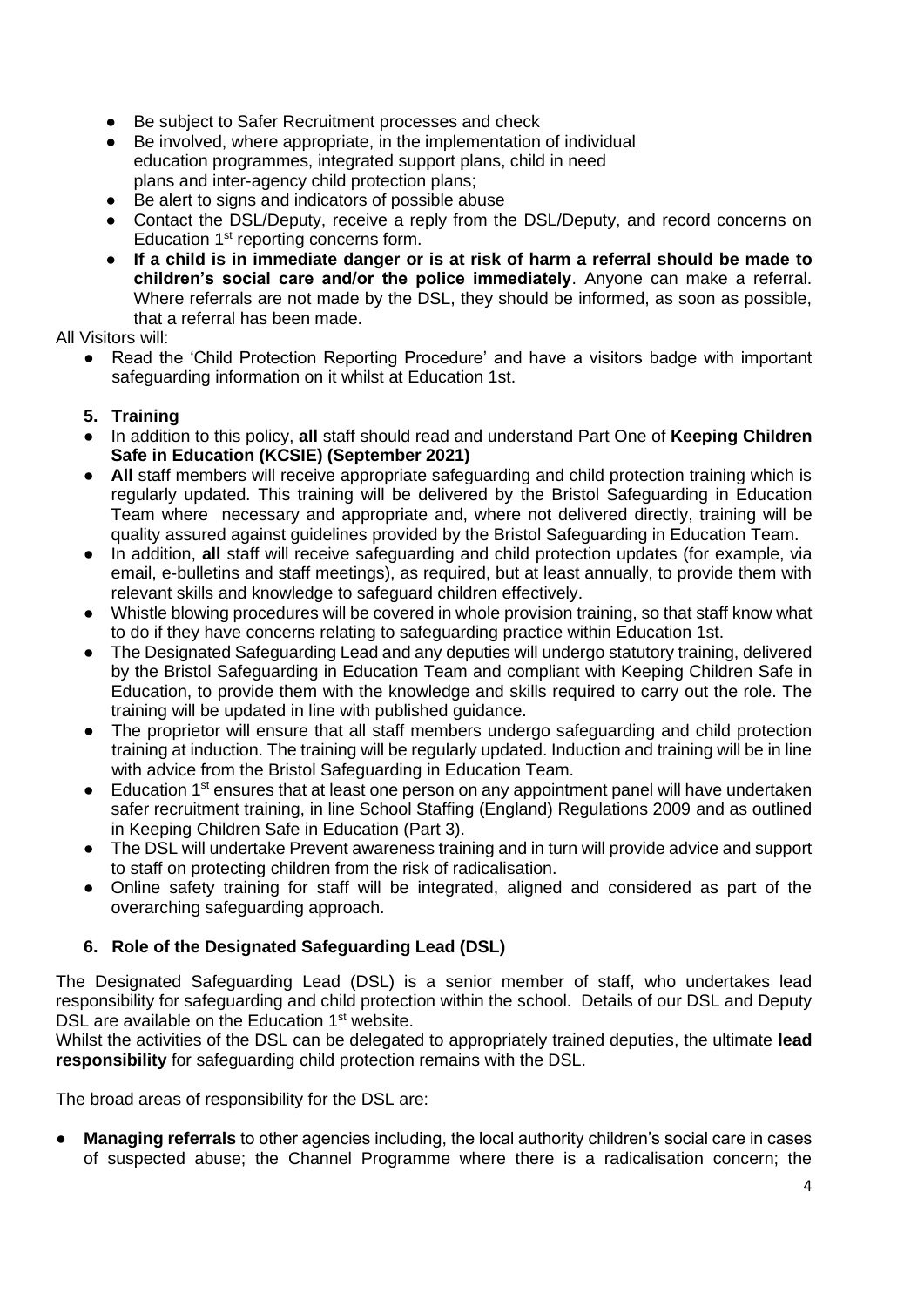Disclosure and Barring Service in cases where a person is dismissed or left due to risk/harm to a child and the Police in cases where a crime may have been committed in relation to safeguarding. The DSL will also support and advise other staff in making referrals to other agencies.

- Agree with the commissioning school/PRU who will seek agreement of the parents for a referral unless to do so would place the young person at increased risk of harm. Lack of agreement would not stop a referral from going ahead.
	- **Work with others** to fulfil statutory responsibilities in relation to children and young people subject to a child protection plan by attending child protection conferences and implementing the multi agency child protection plan; and liaise with the Local Authority Designated Officer (LADO) where there are concerns about the conduct or an allegation is made against a member of staff or volunteer at the school (N.B. if there is an allegation against the Director of Learning then the proprietor will liaise with the LADO).
	- **Undertake and Manage Training** to ensure the DSL (and any deputies) will undergo training (updated every 2 years) to provide them with the knowledge and skills required to carry out the role. Ensure all staff receive CP awareness training including CSE, Prevent and FGM as part of their induction and on a minimum of an annual cycle thereafter. Ensure all training records are accurate and up to date.
	- **Raise Awareness** to ensure Education 1<sup>st'</sup>s Child Protection and Safeguarding policy is known, understood and used appropriately. The DSL will also provide an annual report to the proprietor on safeguarding and child protection activity within the setting.
	- **Manage safeguarding information** through the collection, monitoring, reviewing, safe storage and transfer of safeguarding and child protection files in line with Bristol Safeguarding in Education Team guidance. Ensure information is communicated to the Designated Safeguarding Lead of the commissioning school/PRU.
	- **Ensure safer recruitment practices are always followed.** At least one member of every recruitment panel has Safer Recruitment Training in line with guidance in part 3 of Keeping Children Safe in Education.

The following checks are completed before a person takes up post;

identity check,

academic qualification check,

professional and character reference checks,

any gaps in previous employment history,

health check,

eligibility to work in the UK,

appropriate checks through the Disclosure and Barring Service (DBS).

Successful applicants must show their original DBS certificate to Education 1<sup>st</sup> before they take up the post and where an applicant does not have subscription to the DBS update service, a new DBS check will be completed for them.

- **Maintain an accurate Single Central Record (SCR)** that is live and on**-**going. The SCR is available to commissioning schools/PRUs, as well as to the local authority.
- **Availability** of the DSL (or a deputy) during term time and school hours needs to be ensured for staff to discuss any safeguarding concerns. Co-operate as required with relevant agencies, DSLs of commissioning bodies and attend case conferences where needed.

A more detailed description of the role of the DSL is explained in Keeping Children Safe in Education (2021).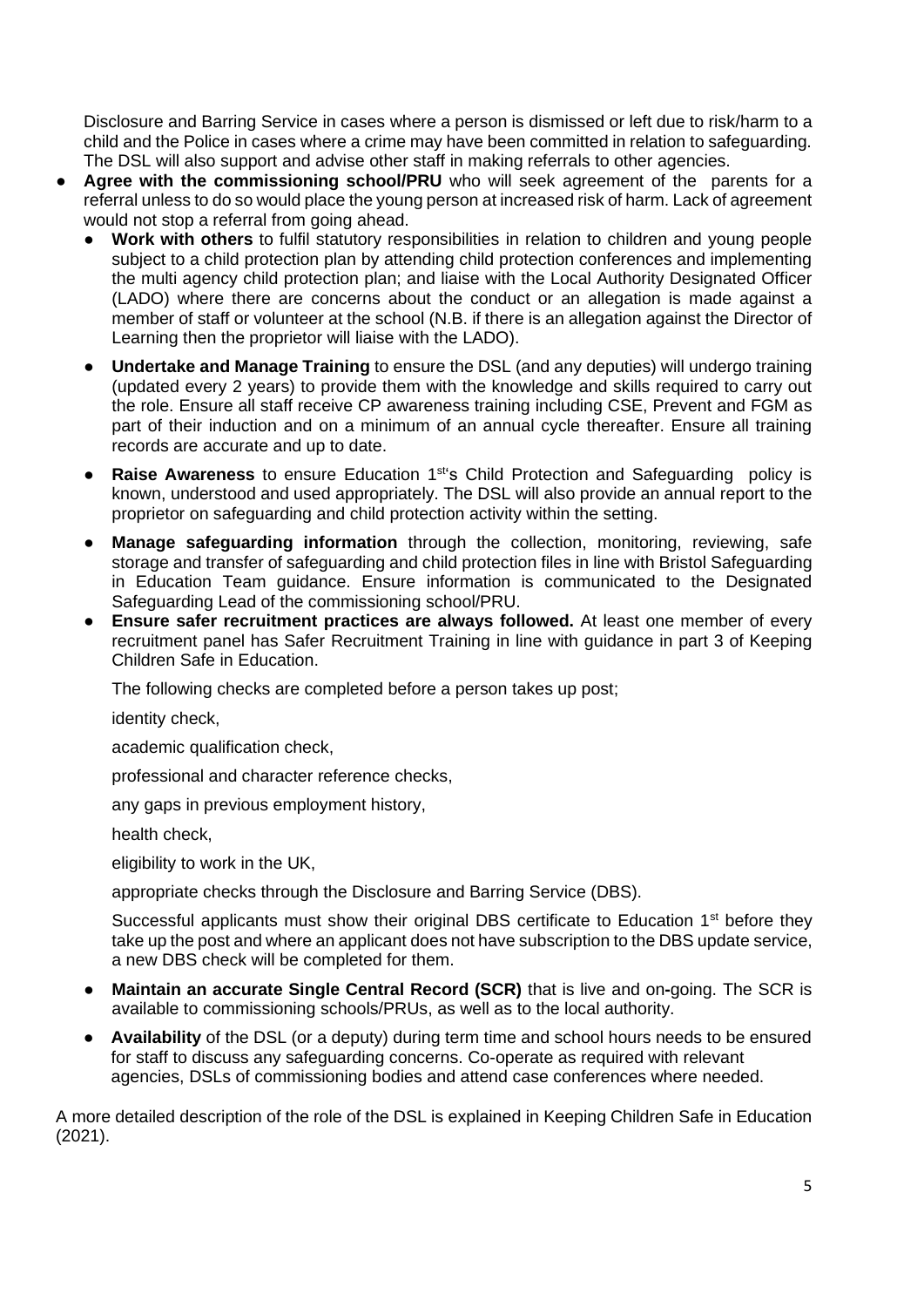## **7. The Proprietor**

The proprietor will ensure that:

- The provision has a safeguarding policy in accordance with the procedures of Bristol Safeguarding in Education Team.
- The provision operates, "safer recruitment" procedures and ensures that appropriate checks are carried out on all new staff and relevant volunteers;
- A member of the provision's senior leadership team is appointed as the DSL
- The DSL attends appropriate refresher training every two years.
- The Directors and all other staff who work with children undertake regular safeguarding training
- Temporary staff and volunteers are made aware of the school's arrangements for safeguarding and child protection and their responsibilities;
- The provision remedies any deficiencies or weaknesses brought to its attention without delay.
- The provision has procedures for dealing with allegations of abuse against staff/volunteers.
- The proprietor reviews its policies/procedures annually.
- The Proprietor is nominated to be responsible for liaising with the local authority and other partner agencies in the event of allegations of abuse being made against the DSL.

## **8. Creating a Culture of Safeguarding**

#### **Safer Recruitment and Selection**

The provision pays full regard to the safer recruitment practices detailed in 'Keeping Children Safe in Education' (2021).

#### **Staff Support**

It is recognised the stressful and traumatic nature of safeguarding and child protection work. Education  $1<sup>st</sup>$  will support staff by providing an opportunity to talk through their anxieties with the DSL and to seek further support as appropriate.

#### **Student Support**

Opportunities will be provided for students to develop skills, concepts, attitudes and knowledge that promote their safety and wellbeing. Relevant issues will be supported through the curriculum, specifically in PSHE to explore key areas such as self-esteem, emotional literacy, assertiveness, power, sex and relationship education, e-safety and bullying.

#### ● **Whole Setting Approach**

All policies which address issues of power and potential harm, for example anti bullying, equal opportunities, handling, positive behaviour are linked to ensure a whole setting approach.

The safeguarding policy cannot be separated from the general ethos of Education 1st, which ensures that students are treated with respect and dignity, taught to treat each other with respect, feel safe, have a voice, and are listened to.

Staff members working with children are advised to maintain an attitude of **'it could happen here'**  where safeguarding is concerned. When concerned about the welfare of a child, staff members should always act in the **best** interests of the child.

#### **9. What Staff Need to Know**

All staff need to be aware of the systems within Education 1st which support safeguarding and child protection – this forms part of the induction process but also on-going training which is regularly updated. All staff should:

- Know the DSL and any deputies and how to contact them. Understand their role.
- Know the proprietor is responsible for safeguarding.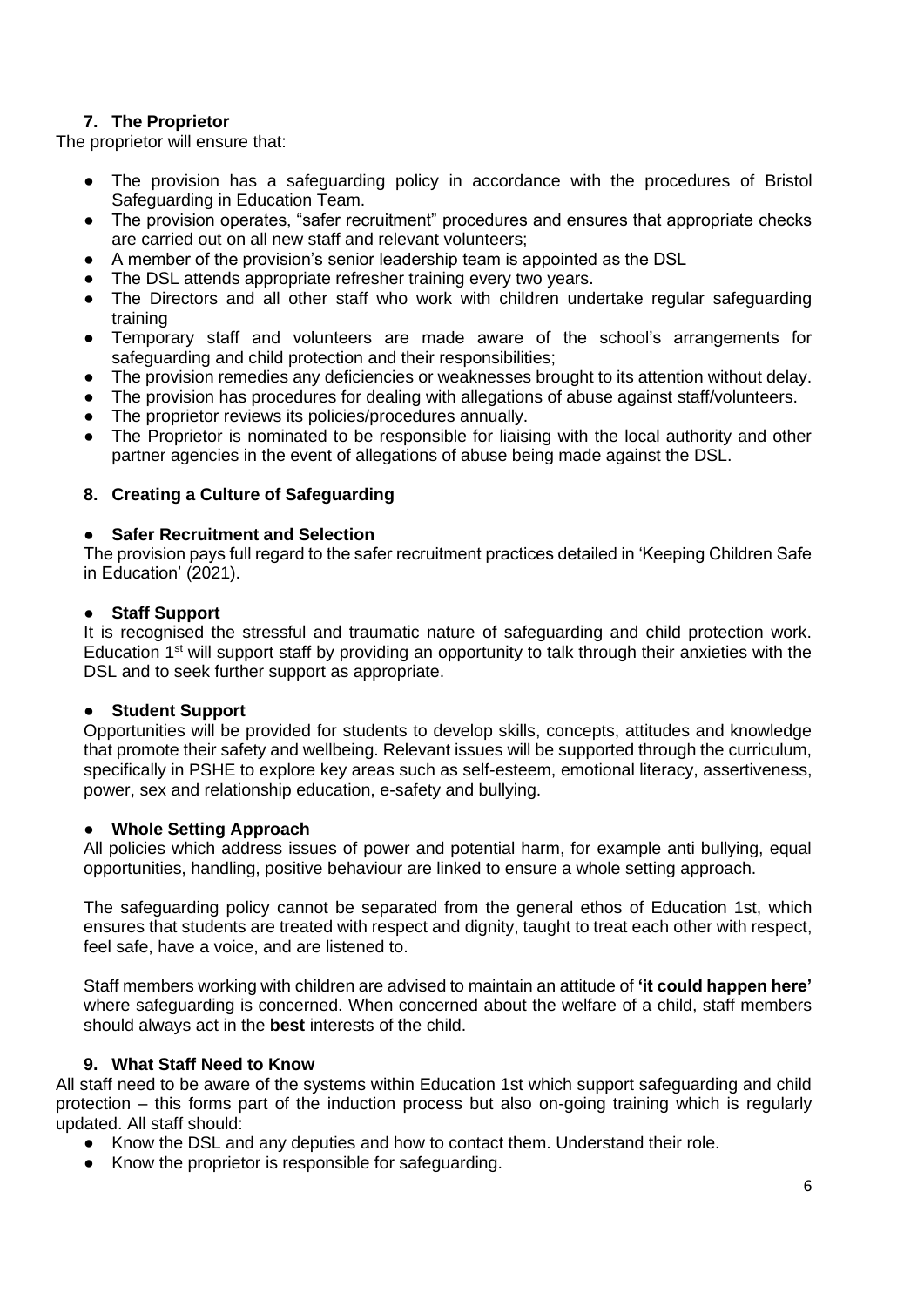- Read and understand this policy and revisit it annually/or when significantly amended.
- Read Part 1 of Keeping Children Safe in Education (2021).
- Attend regular safeguarding training.
- $\bullet$  Be aware of Education 1<sup>st'</sup>s procedures in order to identify those students in need of early intervention/help and take appropriate action where there are concerns for the welfare and protection of children and young people.
- Adhere to Education 1<sup>st'</sup>s Attitude to Learning policy.
- Know what to do if a child tells them he/she is being abused or neglected. Staff should know how to manage the requirement to maintain an appropriate level of confidentiality whilst at the same time liaising with relevant professionals such as the designated safeguarding lead and children's social care. Staff should never promise a child that they will not tell anyone about an allegation- as this may ultimately not be in the best interests of the child.
- Report concerns about a child/young person immediately or as soon as it is practicable to the DSL; however, if a child is in immediate danger or is at risk of harm a referral should be made to children's social care or the police immediately.
- Be aware of signs of abuse or neglect.
- Be aware of whistleblowing procedures to the senior leadership team if they have concerns about safeguarding practices within the school. Where a staff member feels unable to raise an issue with the senior leadership team or feels that their genuine concerns are not being addressed, other whistleblowing channels may be open to them:
- The NSPCC whistleblowing helpline is available for staff who do not feel able to raise concerns regarding child protection failures internally. Staff can call: 0800 028 0285 – line is available from 8:00 AM to 8:00 PM, Monday to Friday and Email: help@nspcc.org.uk.
	- Staff **must** personally report to the police cases where they discover that an act of FGM appears to have been carried out. Staff must liaise with the DSL following this.
	- Report their concerns to the DSL if they think a student may be at risk of radicalisation or involvement in terrorism.
	- Report any potential safeguarding concerns about an individual's behaviour towards children and young people immediately. Allegations or concerns about colleagues and visitors must be reported directly to the DSL. If the concern relates to the Operations Manager/DSL/Education Lead it should be reported to the proprietor/Managing Director, who will liaise with the Local Authority Designated Officer (LADO) and they will decide on any action required.

## 10. **Key Safeguarding Areas**

| <b>Child Sexual Exploitation (CSE) and</b>     | <b>Female Genital Mutilation (FGM)</b>          |
|------------------------------------------------|-------------------------------------------------|
| Trafficking involves exploitative situations,  | Professionals in all agencies, and              |
| contexts and relationships where young         | individuals and groups in relevant              |
| people receive something (for example          | communities, need to be alert to the            |
| food, accommodation, drugs, alcohol, gifts,    | possibility of a girl being at risk of FGM, or  |
| money or in some cases simply affection)       | already having suffered FGM. There is a         |
| as a result of engaging in sexual activities.  | range of potential indicators that a child or   |
| Sexual exploitation can take many forms        | young person may be at risk of FGM, which       |
| ranging from the seemingly 'consensual'        | individually may not indicate risk but if there |
| relationship where sex is exchanged for        | are two or more indicators present this         |
| affection or gifts, to serious organised crime | could signal a risk to the child or young       |
| by gangs and groups. What marks out            | person. Victims of FGM are likely to come       |
| exploitation is an imbalance of power in the   | from a community that is known to practise      |
| relationship. The perpetrator always holds     | FGM. Professionals should note that girls at    |
| some kind of power over the victim which       | risk of FGM may not yet be aware of the         |
| increases as the exploitative relationship     | practice or that it may be conducted on         |
|                                                |                                                 |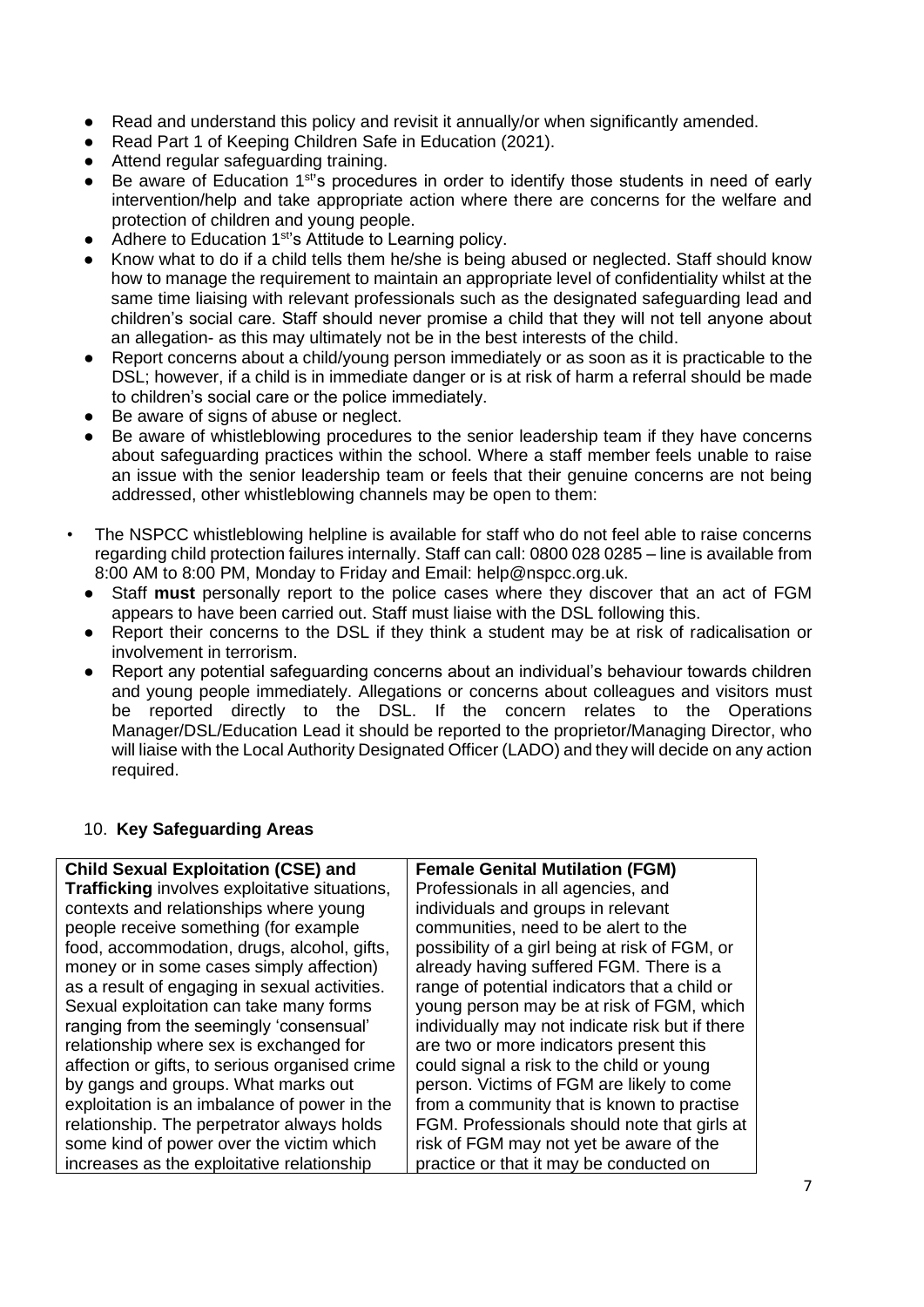| develops. Sexual exploitation involves<br>varying degrees of coercion, intimidation or<br>enticement, including unwanted pressure<br>from peers to have sex, sexual bullying<br>including cyberbullying and grooming.<br>However, it is also important to recognise<br>that some young people who are being<br>sexually exploited do not exhibit any<br>external signs of this abuse. CSE is a form<br>of child sexual abuse. CSE can affect any<br>child who has been coerced into engaging<br>in sexual activities. This includes 16 and 17<br>year olds who can legally consent to have<br>sex. (See Keeping Children Safe in<br>Education September 2021)                                                                                                                                                                                                                                                                                        | them, so sensitivity should always be<br>shown when approaching the subject. (See<br>Keeping Children Safe in Education<br>September 2021)                                                                                                                                                                                                                                                                                                                                                                                                                                                                                                                                                                                                                                                                                                                                                                                                                                                                                                                                                                               |
|------------------------------------------------------------------------------------------------------------------------------------------------------------------------------------------------------------------------------------------------------------------------------------------------------------------------------------------------------------------------------------------------------------------------------------------------------------------------------------------------------------------------------------------------------------------------------------------------------------------------------------------------------------------------------------------------------------------------------------------------------------------------------------------------------------------------------------------------------------------------------------------------------------------------------------------------------|--------------------------------------------------------------------------------------------------------------------------------------------------------------------------------------------------------------------------------------------------------------------------------------------------------------------------------------------------------------------------------------------------------------------------------------------------------------------------------------------------------------------------------------------------------------------------------------------------------------------------------------------------------------------------------------------------------------------------------------------------------------------------------------------------------------------------------------------------------------------------------------------------------------------------------------------------------------------------------------------------------------------------------------------------------------------------------------------------------------------------|
| Peer on peer abuse (child on child) Peer                                                                                                                                                                                                                                                                                                                                                                                                                                                                                                                                                                                                                                                                                                                                                                                                                                                                                                             | <b>Child Criminal Exploitation (CCE)</b> Some                                                                                                                                                                                                                                                                                                                                                                                                                                                                                                                                                                                                                                                                                                                                                                                                                                                                                                                                                                                                                                                                            |
| on peer abuse is most likely to include but                                                                                                                                                                                                                                                                                                                                                                                                                                                                                                                                                                                                                                                                                                                                                                                                                                                                                                          | specific forms of CCE can include children                                                                                                                                                                                                                                                                                                                                                                                                                                                                                                                                                                                                                                                                                                                                                                                                                                                                                                                                                                                                                                                                               |
| not be limited to:<br>bullying (including cyberbullying,<br>prejudice - based and discriminatory<br>bullying)<br>abuse in intimate personal<br>$\bullet$<br>relationships between peers<br>physical abuse such as hitting,<br>$\bullet$<br>kicking, shaking, biting, hair pulling,<br>or otherwise causing physical harm<br>(this may include and online<br>element which facilitates, threatens<br>and / or encourages physical abuse)<br>sexual violence, such as rape,<br>$\bullet$<br>assault by penetration and sexual<br>assault; (this may include an online<br>element which facilitates, threatens<br>and / or encourages sexual<br>violence)<br>sexual harassment, such as sexual<br>comments, remarks, jokes and<br>online sexual harrassment, which<br>may be standalone or part of a<br>broader pattern of abuse<br>causing someone to engage in a<br>$\bullet$<br>sexual activity without consent, such<br>as forcing someone to strip | being forced or manipulated into<br>transporting drugs or money through county<br>lines, working in cannabis factories,<br>shoplifting or pickpocketing. They can also<br>be forced or manipulated into committing<br>vehicle crime or threatening / committing<br>serious violence to others.<br>Children can become trapped by this type<br>of exploitation as perpetrators can threaten<br>victims (and their families) with violence, or<br>entrap and coerce them into debt. They<br>may be coerced into carrying weapons<br>such as knives or begin to carry a knife for<br>a sense of protection from harm from<br>others. As children involved in criminal<br>exploitation often commit crime themselves,<br>their vulnerability as victims is not always<br>recognised by adults and professionals,<br>(particularly older children), and they are<br>not treated as victims despite the harm they<br>have experienced. They may still have<br>been criminally exploited even if the activity<br>appears to be something they have agreed<br>or consented to.<br>It is important to note that the experience of |
| All staff should be aware that children can                                                                                                                                                                                                                                                                                                                                                                                                                                                                                                                                                                                                                                                                                                                                                                                                                                                                                                          | girls who are criminally exploited can be                                                                                                                                                                                                                                                                                                                                                                                                                                                                                                                                                                                                                                                                                                                                                                                                                                                                                                                                                                                                                                                                                |
| abuse other children (often referred to as                                                                                                                                                                                                                                                                                                                                                                                                                                                                                                                                                                                                                                                                                                                                                                                                                                                                                                           | very different to that of boys. The                                                                                                                                                                                                                                                                                                                                                                                                                                                                                                                                                                                                                                                                                                                                                                                                                                                                                                                                                                                                                                                                                      |
| peer on peer abuse). And that it can                                                                                                                                                                                                                                                                                                                                                                                                                                                                                                                                                                                                                                                                                                                                                                                                                                                                                                                 | indicators may not be the same, however,                                                                                                                                                                                                                                                                                                                                                                                                                                                                                                                                                                                                                                                                                                                                                                                                                                                                                                                                                                                                                                                                                 |
| happen both inside and outside of school or                                                                                                                                                                                                                                                                                                                                                                                                                                                                                                                                                                                                                                                                                                                                                                                                                                                                                                          | professionals should be aware that girls are                                                                                                                                                                                                                                                                                                                                                                                                                                                                                                                                                                                                                                                                                                                                                                                                                                                                                                                                                                                                                                                                             |
| college and online. It is important that all                                                                                                                                                                                                                                                                                                                                                                                                                                                                                                                                                                                                                                                                                                                                                                                                                                                                                                         | at risk of criminal exploitation too. It is also                                                                                                                                                                                                                                                                                                                                                                                                                                                                                                                                                                                                                                                                                                                                                                                                                                                                                                                                                                                                                                                                         |
| staff recognise the indicators and signs of                                                                                                                                                                                                                                                                                                                                                                                                                                                                                                                                                                                                                                                                                                                                                                                                                                                                                                          | important to note that both boys and girls                                                                                                                                                                                                                                                                                                                                                                                                                                                                                                                                                                                                                                                                                                                                                                                                                                                                                                                                                                                                                                                                               |
| peer on peer abuse and know how to                                                                                                                                                                                                                                                                                                                                                                                                                                                                                                                                                                                                                                                                                                                                                                                                                                                                                                                   | being criminally exploited may be at a                                                                                                                                                                                                                                                                                                                                                                                                                                                                                                                                                                                                                                                                                                                                                                                                                                                                                                                                                                                                                                                                                   |
| identify it and respond to reports. All staff                                                                                                                                                                                                                                                                                                                                                                                                                                                                                                                                                                                                                                                                                                                                                                                                                                                                                                        | higher risk of sexual exploitation.                                                                                                                                                                                                                                                                                                                                                                                                                                                                                                                                                                                                                                                                                                                                                                                                                                                                                                                                                                                                                                                                                      |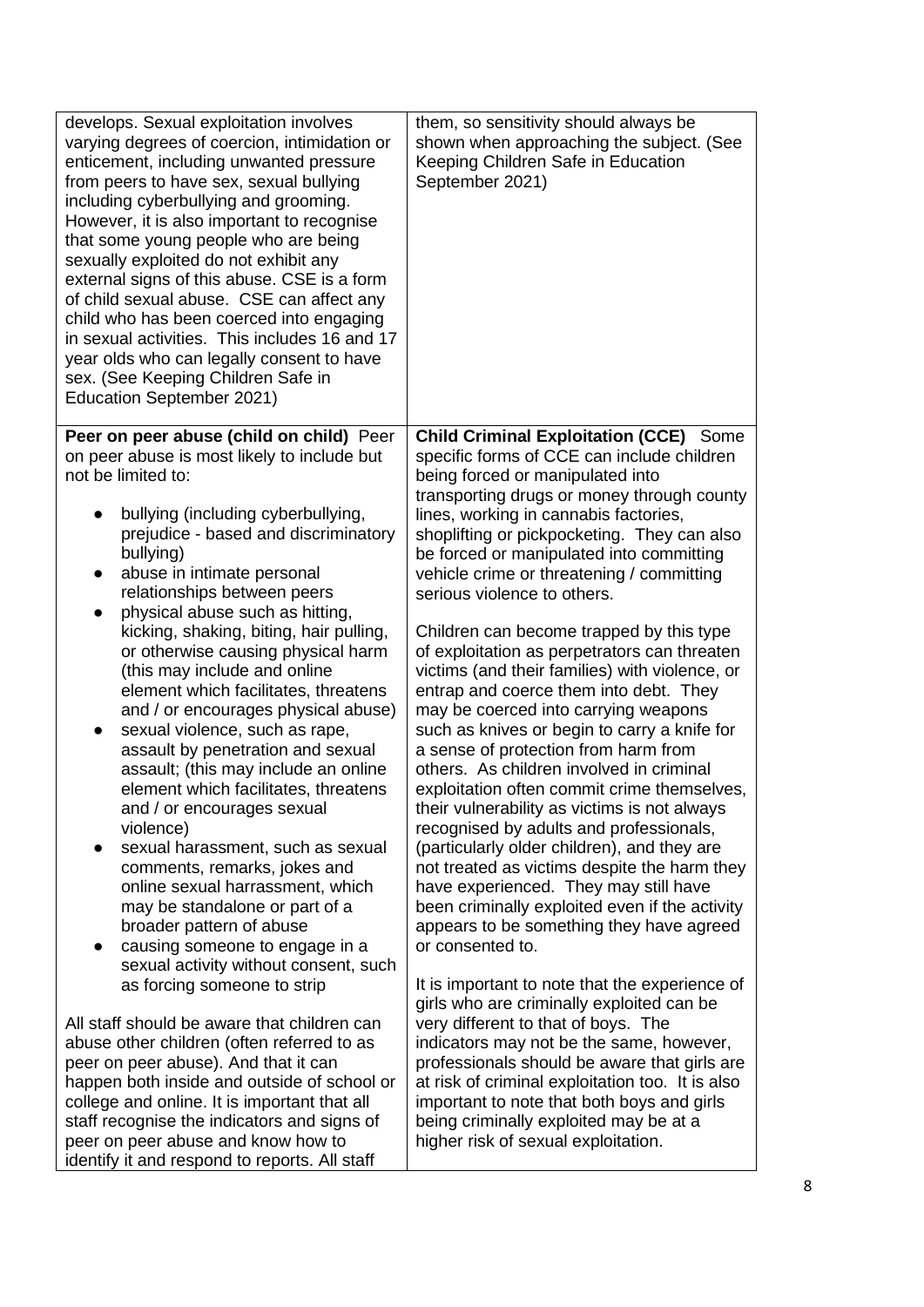| should understand that even if there are no<br>reports in their schools or colleges it does<br>not mean it is not happening, it may be the<br>case that it is just not being reported. As<br>such it is important if staff have any<br>concerns regarding peer on peer abuse<br>they should speak to their designated<br>safeguarding lead (or deputy).                                                                                                                                                                                                                                                                                                                                                                                                                                                                                                                                                                                                                                                                                                                    |                                                                                                                                                                                                                                                                                                            |
|----------------------------------------------------------------------------------------------------------------------------------------------------------------------------------------------------------------------------------------------------------------------------------------------------------------------------------------------------------------------------------------------------------------------------------------------------------------------------------------------------------------------------------------------------------------------------------------------------------------------------------------------------------------------------------------------------------------------------------------------------------------------------------------------------------------------------------------------------------------------------------------------------------------------------------------------------------------------------------------------------------------------------------------------------------------------------|------------------------------------------------------------------------------------------------------------------------------------------------------------------------------------------------------------------------------------------------------------------------------------------------------------|
| Serious Violence All staff should be<br>aware of the indicators, which may signal<br>children are at risk from, or are involved<br>with serious violent crime. These may<br>include increased absence from Education<br>1st, a change in friendships or relationships<br>with older individuals or groups, a<br>significant decline in performance, signs of<br>self harm or a significant change in<br>wellbeing, or signs of assault or<br>unexplained injuries. Unexplained gifts or<br>new possessions could also indicate that<br>children have been approached by, or are<br>involved with, individuals associated with<br>criminal networks or gangs and may be at<br>risk of criminal exploitation. Advice for<br>schools and colleges is provided int the<br>Home Office's Advice to schools and<br>colleges on gangs and youth violence<br>and it's Criminal exploitation of children and<br>vulnerable adults: county lines guidance<br>https://www.gov.uk/government/publication<br>s/criminal-exploitation-of-children-and-<br>vulnerable-adults-county-lines |                                                                                                                                                                                                                                                                                                            |
| All types of bullying including<br>cyberbullying and sexting<br>Education<br>1 <sup>st</sup> has a separate Anti-Bullying policy which<br>is accessible via our website<br>www.education-1st.org.uk                                                                                                                                                                                                                                                                                                                                                                                                                                                                                                                                                                                                                                                                                                                                                                                                                                                                        | Forced marriage is not the same as an<br>arranged marriage, as it involves coercion<br>and force and a marriage based on free<br>choice. It affects both males and females.                                                                                                                                |
| Domestic violence, Gender-based<br>violence/violence against women and<br>girls (VAWG) and teenage relationship<br>abuse involves any incident or pattern of<br>incidents of controlling, coercive,<br>threatening behavior, violence or abuse<br>between those who are, or have been in<br>relationships or family members regardless                                                                                                                                                                                                                                                                                                                                                                                                                                                                                                                                                                                                                                                                                                                                     | Gangs and youth violence. Staff have a<br>range of powers in relation to discipline to<br>tackle problems, including violence, in the<br>learning environment. Such powers cover<br>disciplinary actions, the power to restrain<br>violent pupils, and the power to search<br>pupils for prohibited items. |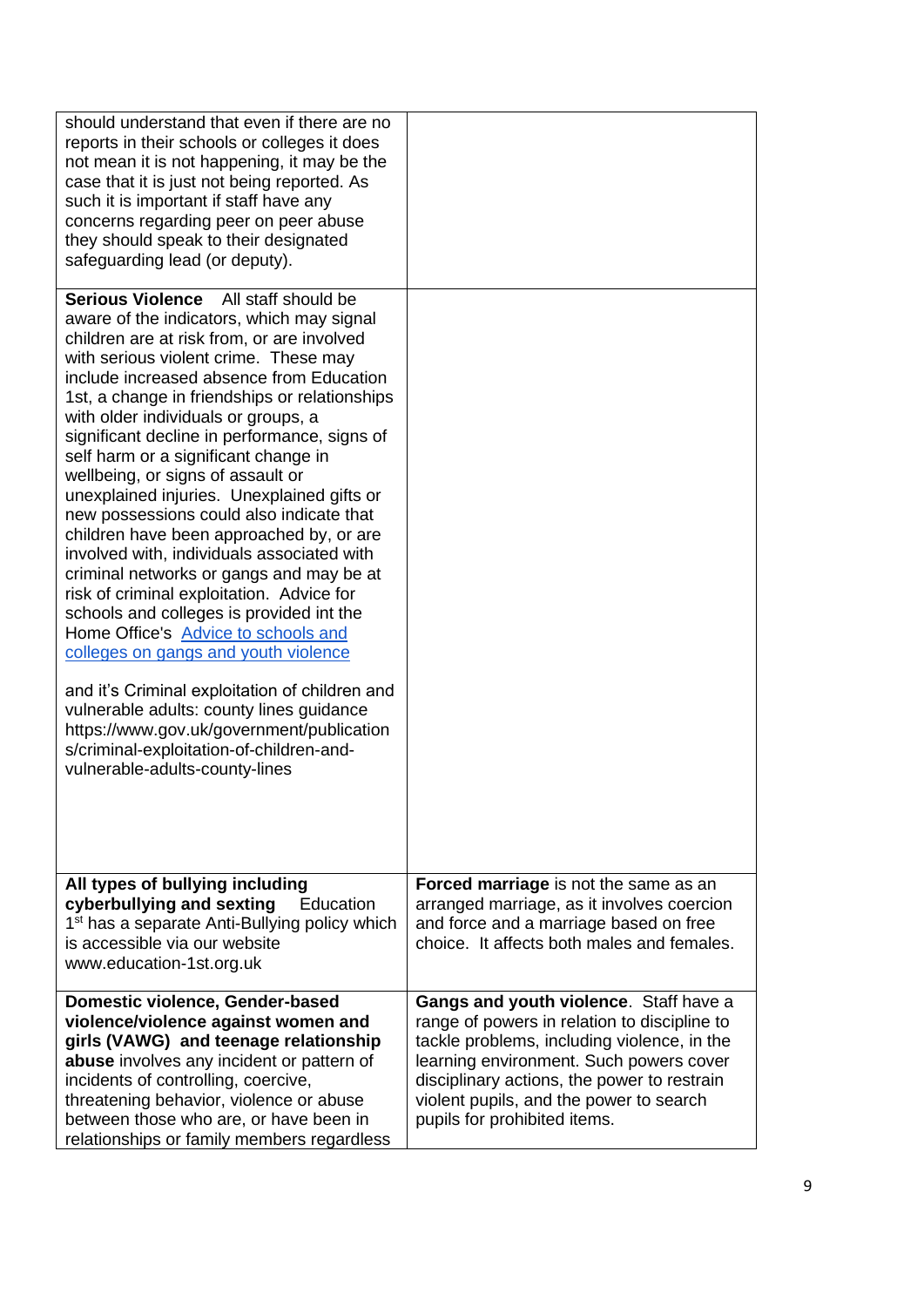| of gender or sexuality and is applicable to<br>teenagers engaged in abusive relationships                                                                                                                                                                                                                                                                                                                                                                                                                                                                                                                                                                                                                                                                                                                                                                                                                                                                                                                |                                                                                                                                                                                                                                                                                                                                                                                                                                                                                                                                                                                                                                                                                                                                                                                                                                                                                                                                                                                                                                                                                                                                                                                         |
|----------------------------------------------------------------------------------------------------------------------------------------------------------------------------------------------------------------------------------------------------------------------------------------------------------------------------------------------------------------------------------------------------------------------------------------------------------------------------------------------------------------------------------------------------------------------------------------------------------------------------------------------------------------------------------------------------------------------------------------------------------------------------------------------------------------------------------------------------------------------------------------------------------------------------------------------------------------------------------------------------------|-----------------------------------------------------------------------------------------------------------------------------------------------------------------------------------------------------------------------------------------------------------------------------------------------------------------------------------------------------------------------------------------------------------------------------------------------------------------------------------------------------------------------------------------------------------------------------------------------------------------------------------------------------------------------------------------------------------------------------------------------------------------------------------------------------------------------------------------------------------------------------------------------------------------------------------------------------------------------------------------------------------------------------------------------------------------------------------------------------------------------------------------------------------------------------------------|
| <b>Drugs.</b> As part of promoting pupils' well<br>being, we have a role to play in preventing<br>drug misuse as part of our pastoral<br>responsibilities and to support the<br>Government's drug strategy (2010) to<br>provide information, advice and support to<br>students via the curriculum and mentoring.                                                                                                                                                                                                                                                                                                                                                                                                                                                                                                                                                                                                                                                                                         | <b>Fabricated or induced illness.</b> This<br>supplementary guidance Safeguarding<br>Children in whom Illness is Fabricated or<br>Induced (2008) sets out a national<br>framework within which agencies and<br>professionals at local level - individually<br>and jointly – draw up and agree upon their<br>own more detailed ways of working<br>together where illness may be being<br>fabricated or induced in a child by a carer<br>who has parenting responsibilities for them                                                                                                                                                                                                                                                                                                                                                                                                                                                                                                                                                                                                                                                                                                      |
| <b>Child and Adolescent Mental Health.</b><br>Good mental health and resilience are<br>fundamental to our children's physical<br>health, relationships, education and to<br>achieving their potential.                                                                                                                                                                                                                                                                                                                                                                                                                                                                                                                                                                                                                                                                                                                                                                                                   | Faith abuse. The National Action Plan to<br>Tackle Child Abuse Linked to Faith or Belief<br>is intended to help raise awareness of the<br>issue of child abuse linked to faith or belief<br>and to encourage practical steps to be<br>taken to prevent such abuse.                                                                                                                                                                                                                                                                                                                                                                                                                                                                                                                                                                                                                                                                                                                                                                                                                                                                                                                      |
| Radicalisation: The provision is aware of<br>its responsibilities under the Counter<br>Terrorism and Security Act 2015,<br>specifically Section 26, and the Prevent<br>Strategy to safeguard pupils who are at risk<br>of radicalisation by identifying and risk<br>assessing individual who may be drawn into<br>terrorism, violent or non-violent extremism.<br>We provide a safe environment for our<br>pupils to explore, understand and discuss<br>sensitive topics including terrorism and<br>extremist ideology. We use the curriculum<br>and pastoral support to educate our pupils<br>and to enable them to challenge these<br>ideas. Staff are aware of the risk posed by<br>other students and adults who may have<br>been radicalised and the impact of<br>radicalisation via social media. Staff have<br>received appropriate training and have the<br>knowledge and confidence to identify pupils<br>at risk of being drawn into terrorism and<br>extremism and challenge extremist views. | <b>Private Fostering is essentially</b><br>arrangements made privately for the care of<br>a child under the age of 16 (under 18, if<br>disabled) by someone other than a parent<br>or close relative with the intention that it<br>should last for 28 days or more. A relative,<br>under the Children Act 1989, is a<br>grandparent, brother, sister, uncle or aunt<br>(whether of the full or half blood or by<br>marriage) or step-parent. A private foster<br>carer may be a friend of the family, the<br>parent of a friend of the child, or someone<br>previously unknown to the child's family<br>who is willing to privately foster a child. The<br>period for which the child is cared for and<br>accommodated by the private foster carer<br>should be continuous, but that continuity is<br>not broken by the occasional short break.<br>Education 1 <sup>st</sup> has a responsibility to refer to<br>Children's Services any private fostering<br>arrangement. Children's Services will<br>undertake an assessment to ensure the<br>needs and welfare of the child or young<br>person is being met and that adults caring<br>for them have access to advice and<br>support. |
| <b>Online Sexual Abuse The use of</b><br>technology to manipulate, exploit, coerce or<br>intimidate a child to (but not limited to):<br>engage in sexual activity; produce sexual                                                                                                                                                                                                                                                                                                                                                                                                                                                                                                                                                                                                                                                                                                                                                                                                                        | <b>Attendance Education 1st monitors</b><br>students' attendance through their daily<br>register. Schools should agree with their<br>local authority the intervals in which they                                                                                                                                                                                                                                                                                                                                                                                                                                                                                                                                                                                                                                                                                                                                                                                                                                                                                                                                                                                                        |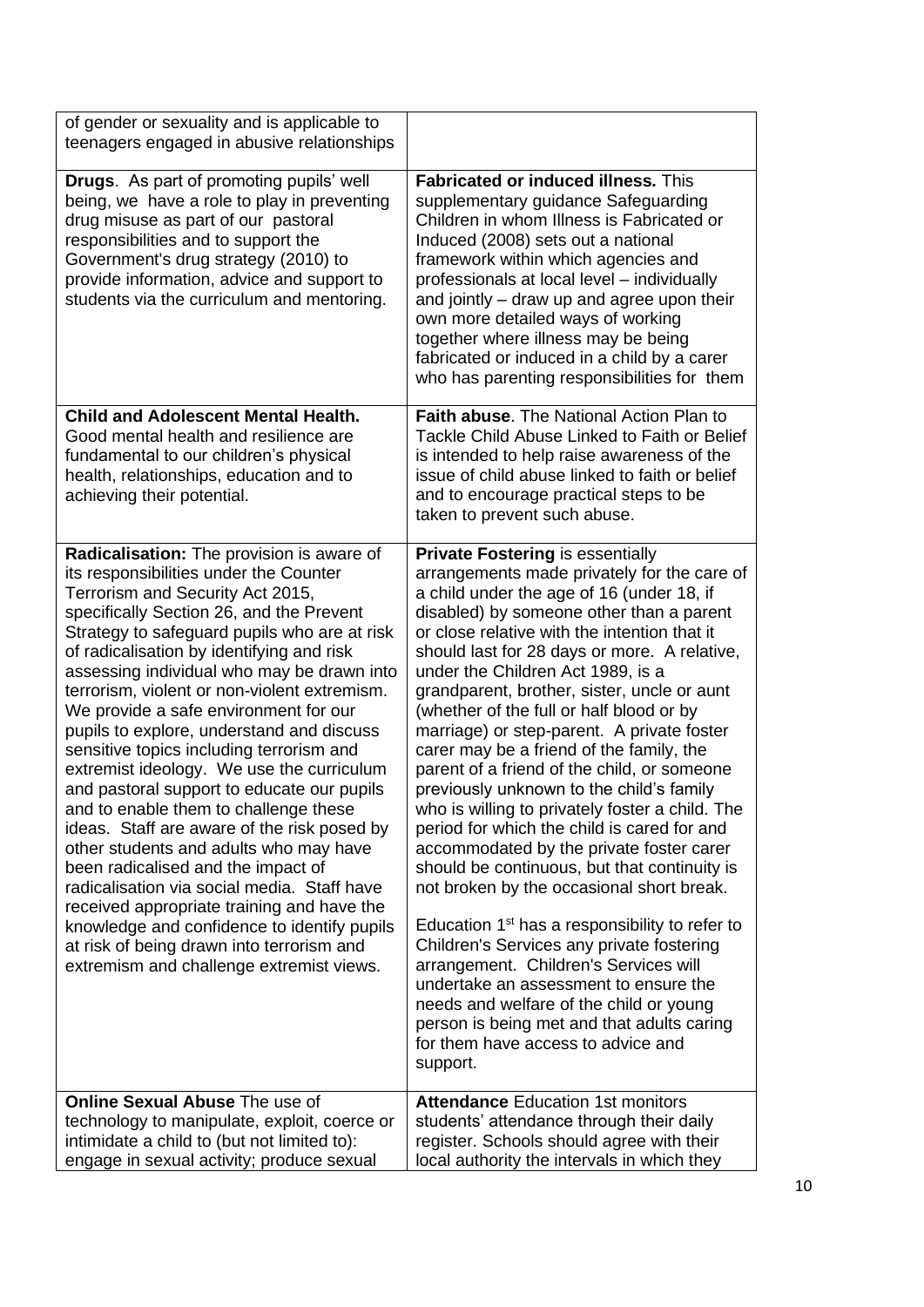| material/content; force a child to look at or  | will inform local authorities of the details of         |
|------------------------------------------------|---------------------------------------------------------|
| watch sexual activities; encourage a child to  | pupils who are regularly absent from school             |
| behave in sexually inappropriate ways; or      | or have missed 10 school days or more                   |
| groom a child in preparation for sexual        | without permission. Students that remain                |
| abuse (either online or offline). It can also  | on the commissioning bodies roll are not                |
| involve directing others to, or coordinating,  | necessarily missing education but schools               |
| the abuse of children online. As with other    | should monitor attendance and address it                |
| forms of sexual abuse, online abuse can be     | when it is poor, Education 1 <sup>st</sup> will support |
| misunderstood by the child and others as       | schools with this. Education 1st also have              |
| being consensual, occurring without the        | safeguarding duties under section 175 of                |
| child's immediate recognition or               | the Education Act 2002 in respect of their              |
| understanding of abusive or exploitative       | students, and as part of this should                    |
| conduct. In addition, fear of what might       | investigate any unexplained absences.                   |
| happen if they do not comply can also be a     |                                                         |
| significant influencing factor. No child under |                                                         |
| the age of 18 can consent to being abused      |                                                         |
| or exploited. Financial gain can be a feature  |                                                         |
| of online child sexual abuse, it can involve   |                                                         |
| serious organised crime and it can be          |                                                         |
| carried out by either adults or peers.         |                                                         |

Additional information about key safeguarding areas can also be found in Keeping Children Safe in Education (2021).

## **Part 2: Procedures**

#### **1. Reporting Concerns**

The procedure to respond to a concern about a child is detailed in Appendix B.

#### **2. Involving Parents and Carers**

Normally, the DSL will discuss any child protection concerns with parents/carers before approaching other agencies, and will seek their consent to make a referral to another agency. However there may be occasions when Education 1st will contact another agency **before** informing parents/carers because it considers that contacting them may increase the risk of significant harm to the child.

#### **3. Multi Agency Working**

Staff work in partnership with other agencies in the best interests of the children.

If there are child protection concerns, referrals should be made by the DSL (or Deputy DSL) to First Response (Bristol) by phone (0117 903 6444) or South Gloucestershire by phone (01454 866000). In less urgent cases the DSL should use the web form to contact First Response or the Access and Response team. Where the child already has a social worker, the request for service should go immediately to the social worker involved, or in their absence to their team manager.

Where Education 1<sup>st</sup> receives intelligence of a child with relation to serious youth violence, the DSL will submit a Safer Options Team intelligence form or contact one of the Safer Options Team Education Inclusion Managers directly, depending on the young person's locality. In addition, criminal intelligence will be submitted via Avon and Somerset Police online intelligence form.

We will cooperate with any child protection enquiries conducted by children's social care: Education 1st will ensure representation at appropriate inter-agency meetings such as integrated support plan meetings initial and review child protection conferences, and core group meetings.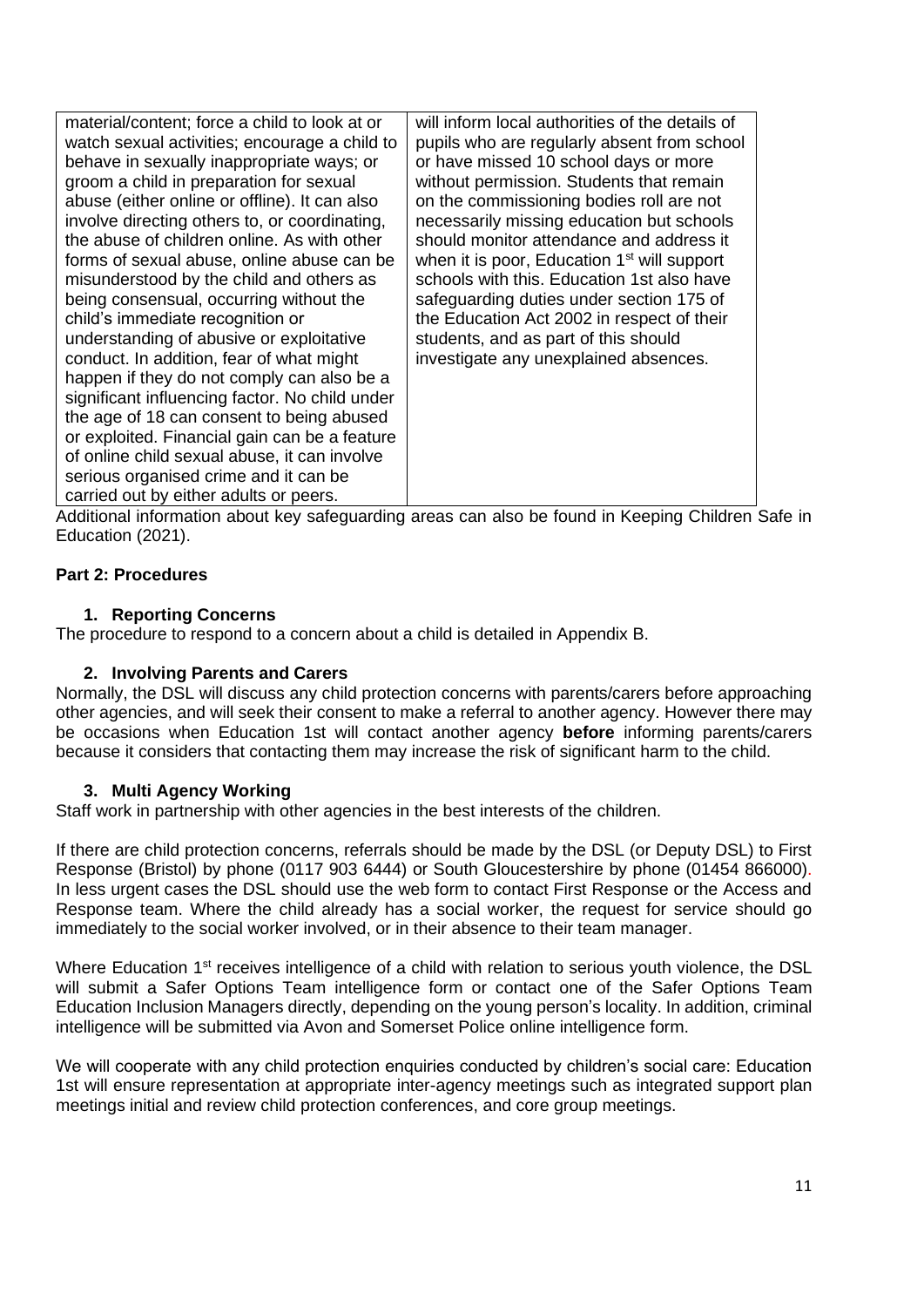Where a student is subject to an inter-agency child protection plan or a multi-agency risk assessment conference (MARAC) meeting, Education 1st will contribute to the preparation, implementation and review of the plan as appropriate.

In situations where a Child in Care may be put on to part time timetable, Education 1st will consult with The Hope Virtual School and Education 1<sup>st</sup> will support with any requests for information / timetable changes.

## **4. Exclusions**

When Education 1st is considering excluding, either fixed term or permanently, a vulnerable student and / or a student who is the subject of a child protection plan or where there is an existing child protection file, we will call a multi-agency risk-assessment meeting prior to making the decision to exclude. In the event of a one-off serious incident resulting in an immediate decision to exclude, the risk assessment *must* be completed.

## **5. Private Fostering Arrangements**

Where Education  $1<sup>st</sup>$  has not been involved in making the arrangement but a member of staff or volunteer at a school or college becomes aware that a pupil may be in a private fostering arrangement, where a child under the age of 16 (or 18 if disabled) is provided with care and accommodation by someone to whom they are not related in that person's home, they should raise this in the first instance with the DSL. Education 1<sup>st</sup> will notify the local authority of the circumstances, via First Response. Once notified the local authority will check that the arrangement is suitable and safe for the child.

- **6. FGM Reporting Guidance**
- **Mandatory reporting of known cases:**
- Phone 101 (999 if the child is in immediate risk of harm). It is also good practise to phone First Response to notify of this.
- **For suspected cases the following points need to be considered:**
- o All requests for extended leave or circumstances where a child is known to be going to a practising country of origin for the six week holidays should be reported to First Response. Other points to be aware of are as follows:
- o She has a parent from a practicing community;
- o She and her family have a low level of integration into a community;
- o The mother or any sisters have experienced FGM;
- o She is withdrawn from her peers and social group;
- o She has talked about, or you know about, the arrival of a female family elder;
- o She talks about it to other children ;
- o She refers to a 'special procedure' or 'special occasion' or 'become a woman';
- o She is out of the country for a prolonged period (holidays of 6 weeks to two months or more);
- o She is taking a long holiday to her country of origin or another country where the practice is prevalent (parents may talk about it too).
- **Prior to referring to First Response**, the parents will be invited in to consider and discuss the following: **who is going, where are they going, when are they coming back, who are they going to visit, what is the purpose of the visit?**

An explicit conversation with the parent will need to take place about FGM, highlighting that the practise is illegal in this country and is classified as child abuse. This includes that the law in this country protects British nationals abroad so that it is also illegal to take the girl abroad to perform FGM. Please record the parent's response and reactions to this. Parents should also be notified that First Response will also be contacted. It is good practise to seek consent to share this information. However, if a parent refuses, then you need to notify the parent that this is your professional duty to inform First Response.

#### ● **What happens next?**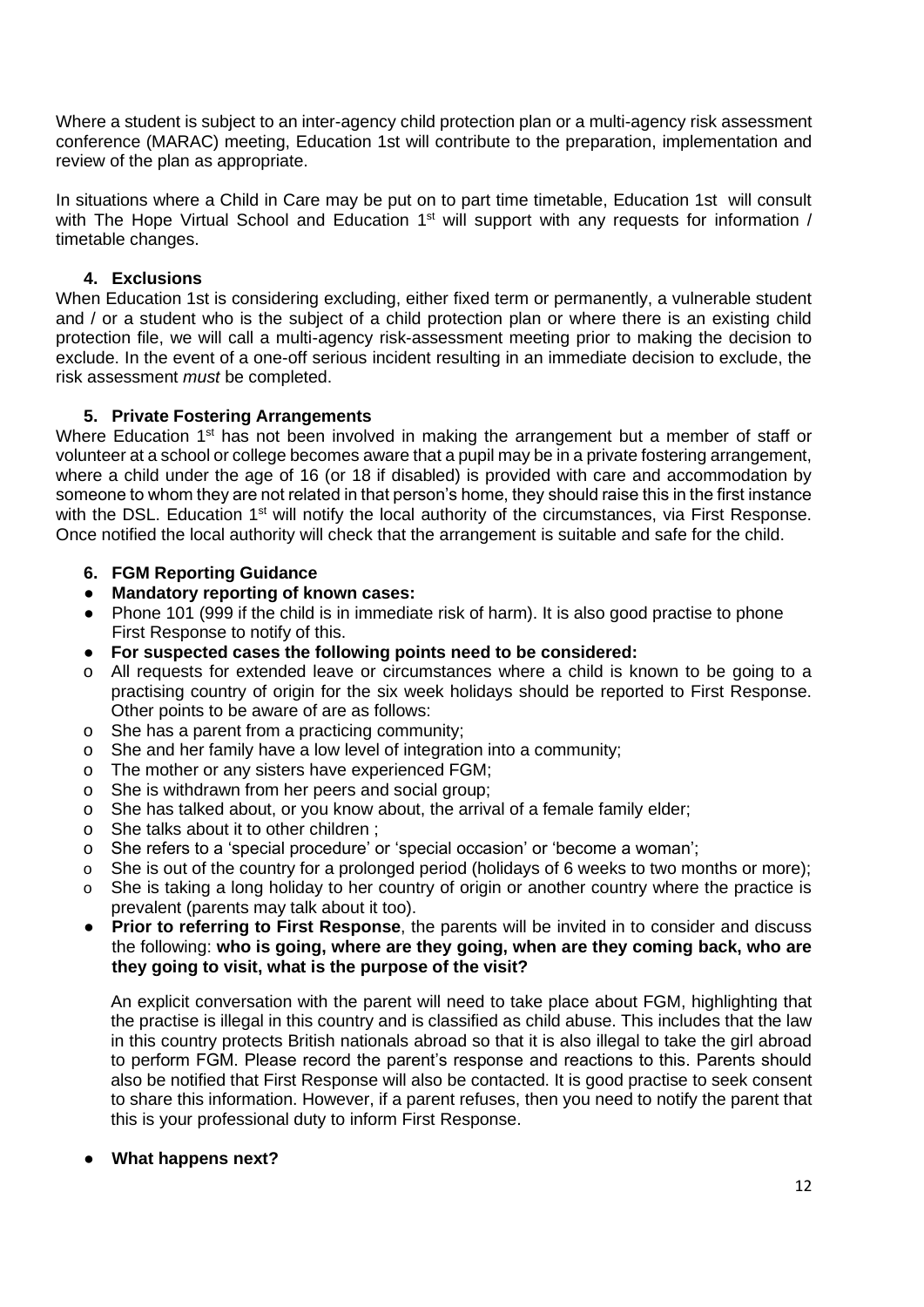First Response will make a risk assessment based on the information provided, and the information they may already hold on the family. The likely outcome is that a joint visit with the police and social care will be made where a written agreement will be signed. They may also take further action if further assessment is needed.

## **7. Children Missing from Education**

A child going missing from education is a potential indicator of abuse or neglect. Education 1st staff follow the attendance policy procedures for unauthorised absence and for dealing with children that go missing from education, particularly on repeat occasions, to help identify the risk of abuse and neglect, including sexual exploitation, and to help prevent the risks of their going missing in future.

Education  $1<sup>st</sup>$  will inform the commissioning body of any student who fails to attend provision regularly, or has been absent without permission for a continuous period of 10 school days or more.

## **Prevent**

As with other safeguarding risks, staff should be alert to changes in children's behaviour which could indicate that they may be in need of help or protection. Staff should use their judgement in identifying children who might be at risk of radicalisation and act proportionately which may include making a referral to the Channel programme.

Channel is a programme which focuses on providing support at an early stage to people who are identified as being vulnerable to being drawn into terrorism. It provides a mechanism for schools to make referrals if they are concerned that an individual might be vulnerable to radicalisation. An individual's engagement with the programme is entirely voluntary at all stages. To make a referral, complete the referral form and send it to the Police Prevent Team at: [ChannelSW@avonandsomerset.pnn.police.uk](mailto:ChannelSW@avonandsomerset.pnn.police.uk)

## **8. Sharing of Information**

Whilst the Data Protection Act 1998 places duties on organisations and individuals to process personal information fairly and lawfully, it is not a barrier to sharing information where the failure to do so would result in a child being placed at risk of harm. Fears about sharing information **cannot** be allowed to stand in the way of the need to promote the welfare and protect the safety of children, if unsure staff should contact the DSL to discuss.

## **Appendix A**

## **Key Documentation, procedures and guidance**

- Keeping Children Safe in Education" (2021)
- What to do if you're worried a child is being abused" (2015),
- Working Together to Safeguard Children" (2015)
- Designated teacher for looked after children" (2009)
- Prevent Duty Guidance for England and Wales" (2015).
- Information sharing: Advice for practitioners providing safeguarding services to children, young people, parents and carers (2015).
- The Teachers' Standards 2012
- Mandatory Reporting of Female Genital Mutilation procedural information (2015)
- Listening to and involving children and young people "(2014)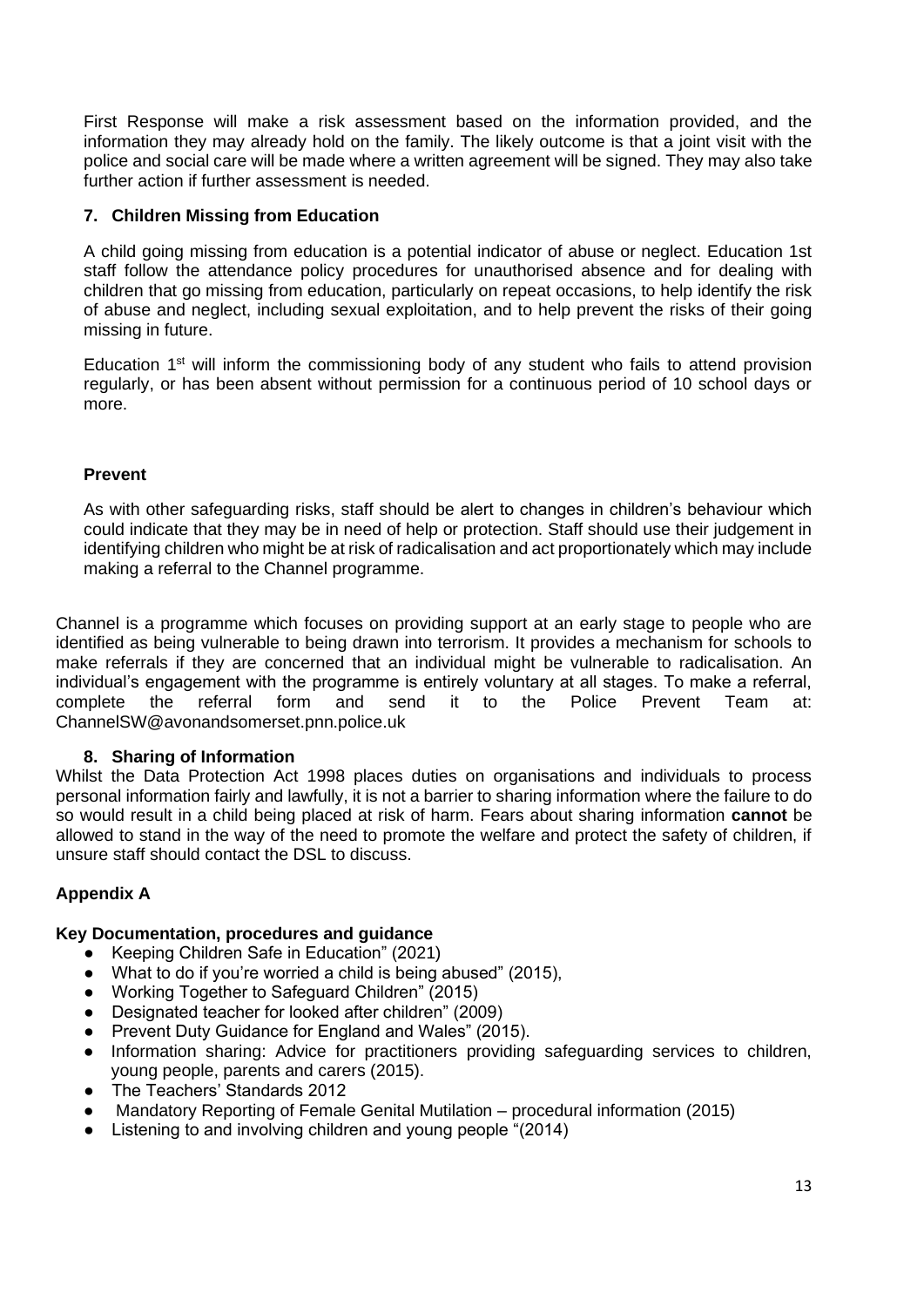- Alternative provision (2021)
- [Behaviour and disci](https://www.gov.uk/government/publications/alternative-provision)[pline in schools](https://www.gov.uk/government/publications/behaviour-and-discipline-in-schools-guidance-for-governing-bodies) (2015)
- [Children missing education](https://www.gov.uk/government/publications/children-missing-education) (2013)
- [Parental responsibility measures for behaviour and attendance](https://www.gov.uk/government/publications/parental-responsibility-measures-for-behaviour-and-attendance) (2013)
- [School exclusion](https://www.gov.uk/government/publications/school-exclusion) (2015)
- Multi-agency statutory guidance on female genital mutilation (2016)
- Promoting the education of looked-after children (2014)
- Supervision of activity with children (2012)
- Disqualification under the Childcare Act 2006 (2015)
- [Education for children with health needs who cannot attend school](https://www.gov.uk/government/publications/education-for-children-with-health-needs-who-cannot-attend-school) (2013)
- [Inclusive schooling: children with special educational needs](https://www.gov.uk/government/publications/inclusive-schooling-children-with-special-educational-needs) (2001)
- [SEND code of practice: 0 to 25 years](https://www.gov.uk/government/publications/send-code-of-practice-0-to-25) (2015)
- [Supporting pupils at school with medical conditions](https://www.gov.uk/government/publications/supporting-pupils-at-school-with-medical-conditions--3) (2015)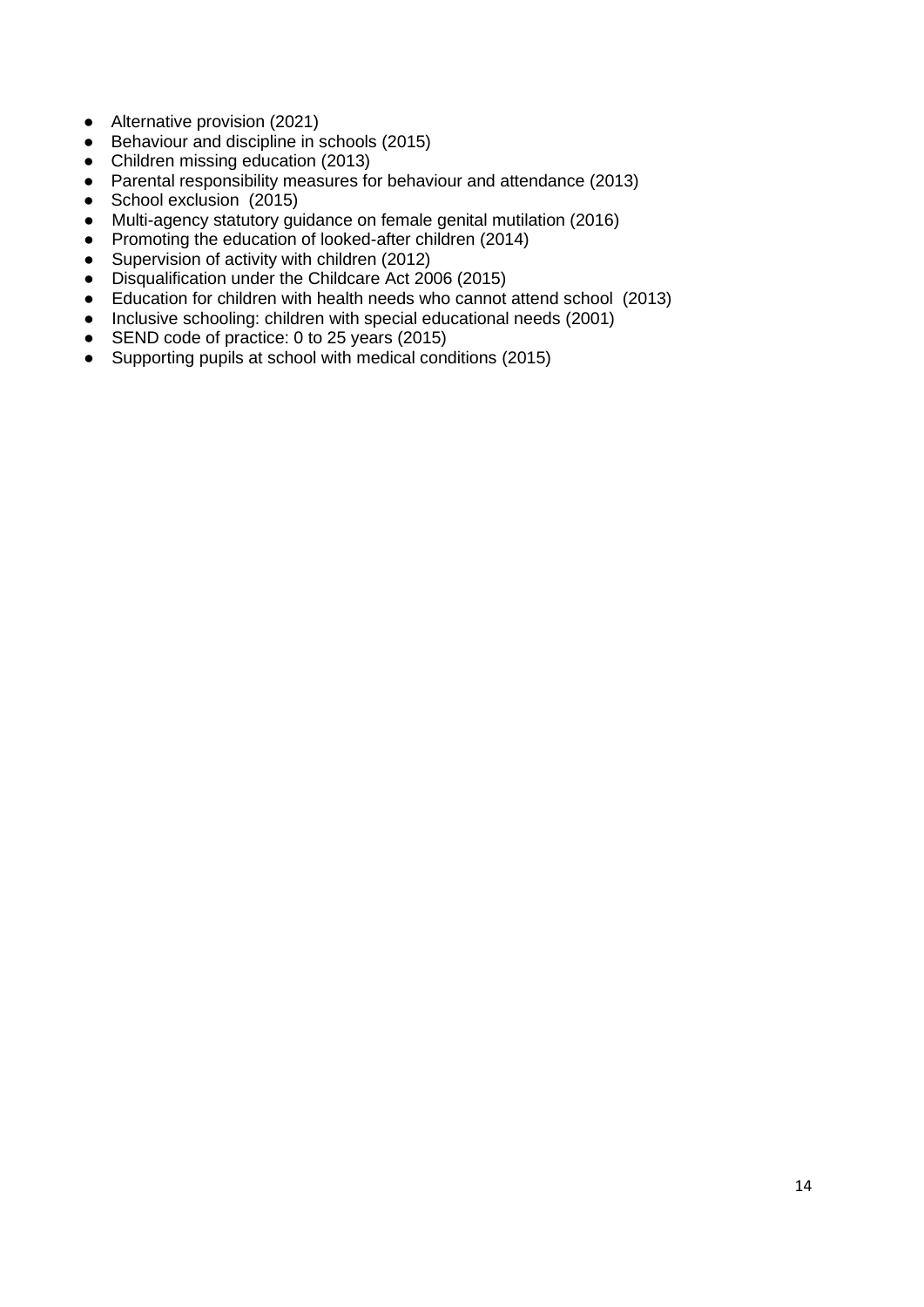#### **Appendix B**

**Reporting Concerns Flow Chart**

# **Flowchart of Procedures for Responding To Safeguarding Concerns**

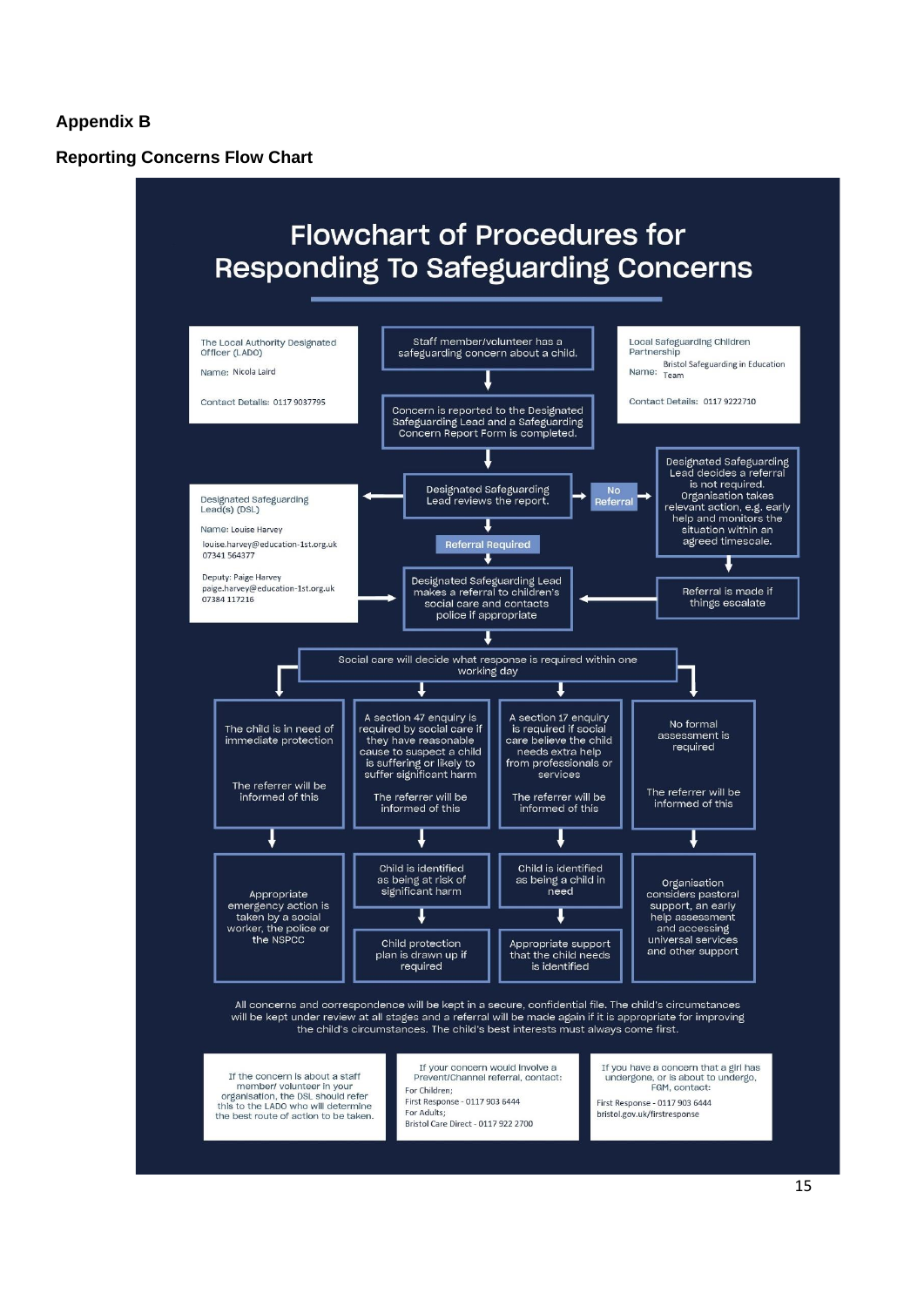# **Appendix B.1 – First Response Protocol**

**If you have concerns about a child/young person in Bristol …**

| If a child is at immediate risk<br>call the POLICE                                                                                   | POLICE 999                                                                                                               |                              |
|--------------------------------------------------------------------------------------------------------------------------------------|--------------------------------------------------------------------------------------------------------------------------|------------------------------|
| To make an URGENT referral,<br>i.e. a child is likely to suffer or<br>is suffering significant harm,<br>call children's social care. | <b>FIRST RESPONSE - 0117 9036444</b>                                                                                     |                              |
| <b>Out of Hours Referrals</b>                                                                                                        | <b>EMERGENCY DUTY TEAM - 01454 615 165</b>                                                                               |                              |
| To make a NON-URGENT<br>referral, contact FIRST<br><b>RESPONSE using the online</b><br>form                                          | <b>FIRST RESPONSE Online form</b><br>https://www.bristol.gov.uk/social-care-health/make-a-referral-to-first-<br>response |                              |
| To raise concerns and ask<br>for advice about<br>radicalisation (also contact<br>First Response).                                    | <b>PREVENT DUTY - 01278 647466</b><br>PreventSW@avonandsomerset.police.uk                                                |                              |
| To liaise with the specialist<br><b>Safeguarding Police unit</b>                                                                     | <b>Lighthouse Safeguarding Unit (Avon and Somerset</b><br>police)<br>01278 649228                                        |                              |
| For advice and guidance<br>about whether to make a<br>referral                                                                       | <b>Families in Focus (Targeted Support)-</b>                                                                             |                              |
| <b>South</b><br>0117 9037770                                                                                                         | <b>East Central</b><br>0117 3576460                                                                                      | <b>North</b><br>0117 3521499 |

**If you have concerns about a professional working with a child…**

**For information, advice and guidance in relation to safeguarding policy and procedures.**

| <b>Safeguarding in Education Team</b>         |                             |                      |
|-----------------------------------------------|-----------------------------|----------------------|
| T: 0117 9222710                               |                             |                      |
| E: Safeguardingineducationteam@bristol.gov.uk |                             |                      |
| South Advisor                                 | <b>East Central Advisor</b> | <b>North Advisor</b> |
|                                               | <b>Jess Curtis</b>          | Sarah Wooding        |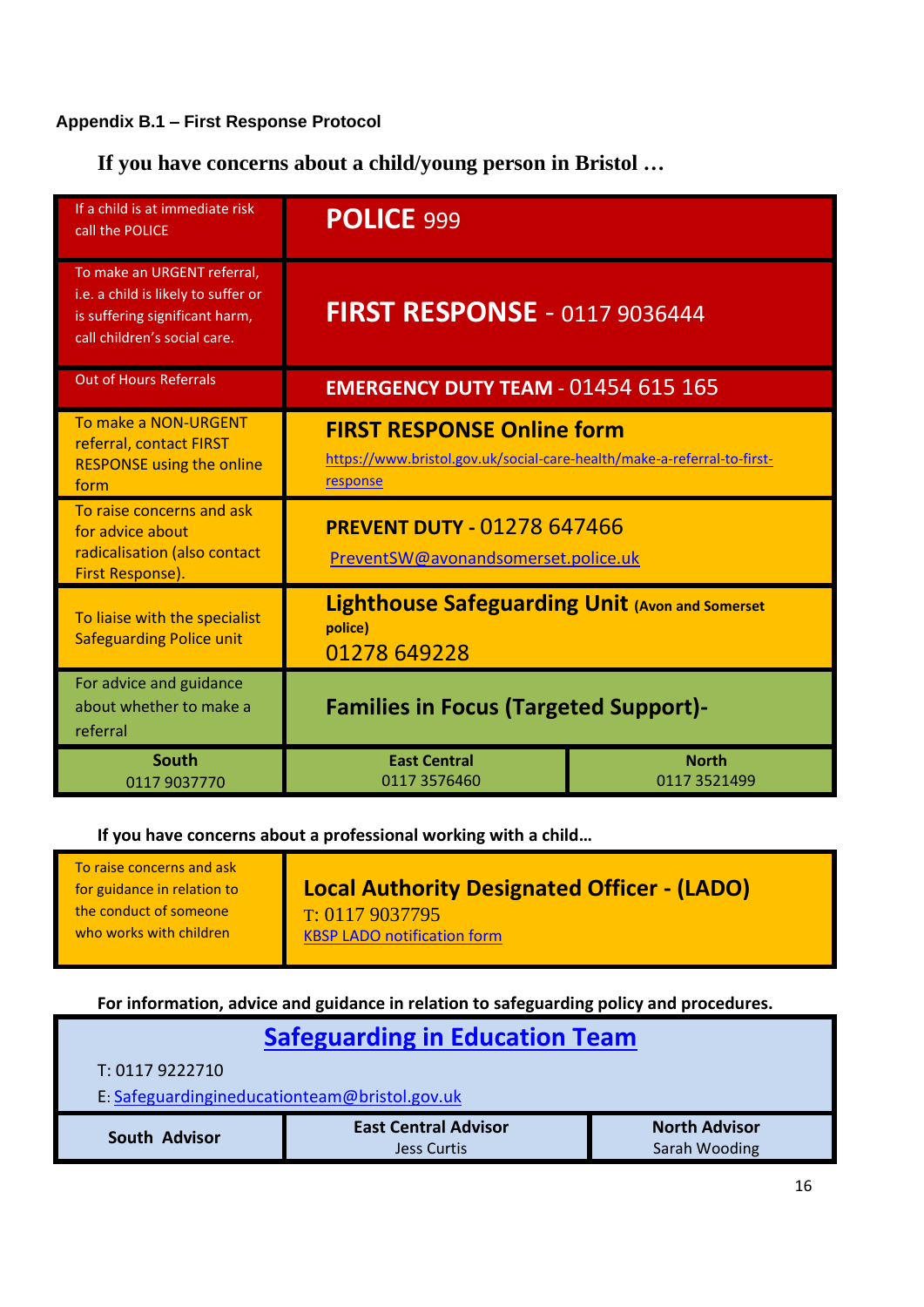| <b>Helen Macdonald</b><br>helen.macdonald@bristol.gov.uk<br>07788363760                                              | jessica.curtis@bristol.gov.uk<br>07788363338                                                                                                  | sarah.wooding@bristol.gov.uk<br>07785475173 |  |
|----------------------------------------------------------------------------------------------------------------------|-----------------------------------------------------------------------------------------------------------------------------------------------|---------------------------------------------|--|
| Child sexual exploitation &<br>child criminal exploitation                                                           | <b>Operation Topaz (Avon and Somerset Police)</b><br>https://www.avonandsomerset.police.uk/forms/vul                                          |                                             |  |
|                                                                                                                      | <b>Safer Options Team - Education inclusion managers</b>                                                                                      |                                             |  |
| South<br>Ingrid.Hooper@bristol.gov.uk                                                                                | <b>East Central</b><br>Calum.Paton@bristol.gov.uk                                                                                             | <b>North</b><br>Ross.Moody@bristol.gov.uk   |  |
| Child Missing from<br>Education                                                                                      | <b>Bristol City Council - Education Welfare</b><br>https://www.bristol.gov.uk/schools-learning-early-<br>years/children-missing-education-cme |                                             |  |
| Children affected by Forced<br>Marriage                                                                              | <b>Forced Marriage Unit</b><br>T: (0) 20 7008 0151<br>E: fmu@fco.gov.uk                                                                       |                                             |  |
| <b>Online Safety Advice</b>                                                                                          | <b>Professional Online Safeguarding Helpline</b><br>T: 0344 381 4772<br>E: helpline@saferinternet.org.uk                                      |                                             |  |
| Reporting online abuse<br>and grooming                                                                               | <b>Child Exploitation and Online Protection command</b><br>https://www.ceop.police.uk/ceop-reporting/                                         |                                             |  |
| FGM advice                                                                                                           | <b>NSPCC FGM Helpline</b><br>T: 0800 028 3550<br>E: fgmhelp@nspcc.org.uk                                                                      |                                             |  |
| Domestic Abuse support<br>(Bristol)                                                                                  | Directorate of local and national services<br>https://www.bristol.gov.uk/crime-emergencies/abuse-violence                                     |                                             |  |
| Young Carers - advice and<br>support.                                                                                | <b>Carers Support Centre</b><br>T: 0117 958 9980<br>W:https://www.carerssupportcentre.org.uk/young-<br>carers/contact-young-carers/           |                                             |  |
| Whistleblowing<br>professional policy                                                                                | <b>NSPCC Whistleblowing hotline</b><br>T: 0800 028 0285<br>E: help@nspcc.org.uk                                                               |                                             |  |
| <b>Mental health Advice (Local)</b><br>Primary Mental Health Specialists (advice) Child and Adolescent Mental Health |                                                                                                                                               |                                             |  |
| South<br>0117 3408121                                                                                                | <b>East Central</b><br>0117 3408600                                                                                                           | <b>North</b><br>0117 3546800                |  |
| Advice around harmful<br>sexualised behaviour.                                                                       | <b>Be Safe</b><br>0117 3408700<br>W: https://cchp.nhs.uk/cchp/explore-cchp/be-safe<br><b>Brook Traffic Light Tool</b>                         |                                             |  |
|                                                                                                                      | https://legacy.brook.org.uk/brook_tools/traffic/index.html?syn_part<br>$ner =$                                                                |                                             |  |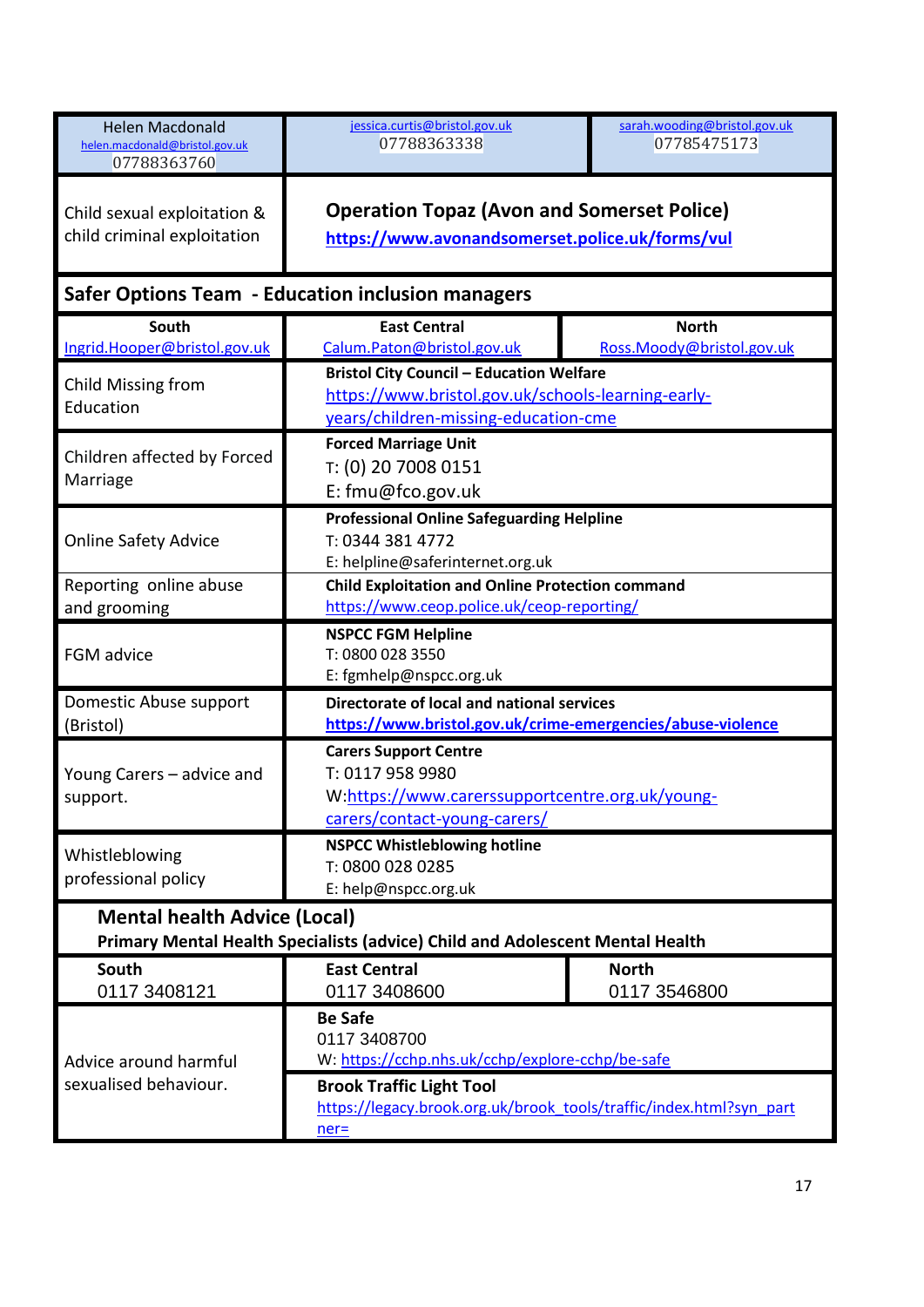## **Appendix C**

## **Dealing with a Disclosure of Abuse**

#### **When a child tells me about abuse s/he has suffered, what must I remember?**

- Stay calm.
- Do not communicate shock, anger or embarrassment.
- Reassure the child. Tell her/him you are pleased that s/he is speaking to you.
- Never promise confidentiality. Assure her/him that you will try to help but let the child know that you may have to tell other people in order to do this. State who this will be and why.
- Encourage the child to talk but do not ask "leading questions" or press for information.
- Listen and remember.
- Check that you have understood correctly what the child is trying to tell you.
- Praise the child for telling you. Communicate that s/he has a right to be safe and protected.
- It is inappropriate to make any comments about the alleged offender.
- Be aware that the child may retract what s/he has told you. It is essential to record all you have heard.
- At the end of the conversation, tell the child again who you are going to tell and why that person or those people need to know.
- As soon as you can afterwards, make a detailed record of the conversation using the child's own language. Include any questions you may have asked. Do not add any opinions or interpretations.

NB It is not the education staff's role to seek disclosures. Their role is to observe that something may be wrong, ask about it, listen, be available and try to make time to talk.

#### **Recognise – Respond – Reassure – Refer - Record**

#### **Appendix D**

## **Types of abuse and neglect**

Abuse and neglect is defined as the maltreatment of a child or young person whereby someone may abuse or neglect a child by inflicting harm, or by failing to prevent harm. They may be abused by an adult or adults or by another child or children.

All staff should be aware that abuse, neglect and safeguarding issues are rarely standalone events that can be covered by one definition or label. In most cases multiple issues will overlap with one another.

The following are the definition of abuse and neglect as set out in Working Together to Safeguard Children (2021) however, the ultimate responsibility to assess and define the type of abuse a child or young person may be subject to is that of the Police and Children's Services – our responsibility is to understand what each category of abuse is and how this can impact on the welfare and development of our children and where we have concerns that a child or young person may be at risk of abuse and neglect (one or more categories can apply) to take appropriate action as early as possible.

| <b>Physical abuse</b> : a form of abuse which $\vert$ <b>Neglect:</b> the persistent failure to meet a child's |
|----------------------------------------------------------------------------------------------------------------|
| may involve hitting, shaking, throwing,   basic physical and/or psychological needs, likely http://            |
| ' poisoning, burning or scalding, drowning,   to result in the serious impairment of the child's               |